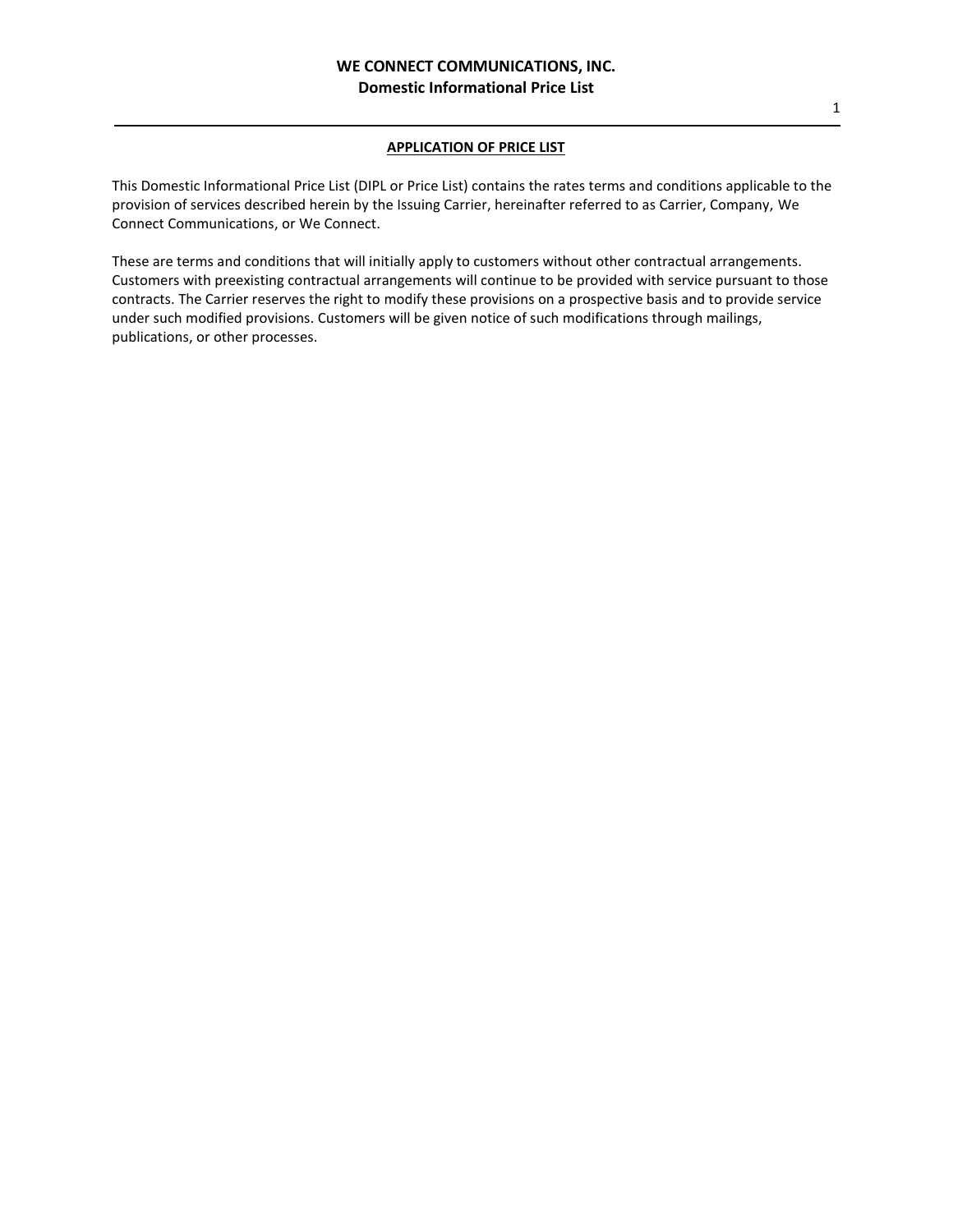#### General Regulations

Contained herein are specific service descriptions and rates for Company's domestic services.

Carrier is a specialized common carrier providing local telephone communications and long distance telephone service to customers for their direct transmission and reception of voice, data, and other types of telecommunications. International communication services are provided only in conjunction with Carrier's domestic interstate communication services.

Regarding interstate and intrastate long distance calling, the customer's monthly usage charges are assessed based upon the time the customer uses the Carrier's intercity communication facilities as measured by the Carrier's electronic switching equipment, together with the use of service option, if any. Unless otherwise specified, calls will be measured from the time that either the calling or called party disconnects from the call, as indicated by answer supervision. No charge is made for calls not completed. It is not the Carrier's policy to charge a customer for uncompleted calls. A customer may dispute any charges by contacting the Carrier's Customer Services Department and proper credits will be issued if, upon investigation, the disputed charges are found to be incorrect. For billing purposes, the duration of each call will be rounded as specified in the description of each service option in the following sections.

Customer orders for special services, technical assistance, equipment, or non-routine maintenance and/or installation (the "Special Services"), if available, shall be subject to additional charges determined on a case by case basis. Should the Carrier agree to provide a Special Service and the customer cancels his/her order prior to the commencement of a Special Service or before completion of a minimum period of usage mutually agreed upon by the parties, a charge shall be payable by the customer for the nonrecoverable portions of expenditures or liabilities incurred by the Carrier as a result of the Carrier's order.

Reservation of an 800 number may be controlled by an independent third party and is subject to availability of the number at the time a written request is fully processed by all involved parties. Carrier confirmation of verbal requests made prior to receipt of a written request is not binding on Carrier.

Use of Carrier 800 inbound services and 800 telephone numbers is expressly subject to any 800 service policies the Company may implement or may be required to implement from time to time. Customer shall not sell, broker, barter, assign, transfer, or release for a fee (or otherwise) any 800 number. With respect to Company assigned 800 numbers, Company shall be deemed the responsible organization (Resp Org). In addition to any other limitations on liabilities contained herein, customer indemnifies and holds Company harmless from all liabilities associated with customer's use of an 800 number including without limitation the premature or incorrect publication or advertisement of an 800 number. Upon cancellation or termination of any 800 service that uses an 800 number that is or may be shared Customer forfeits entirely the right to continued use of the 800 number. If at the time of cancellation of inbound services the customer owes an outstanding balance (30 days or more) to the Resp Org on its FTC account, the Customer's 800 number shall not be released to another long-distance carrier or Resp Org.

It is unlawful to use any telephone number beginning with an 800 service access code, or any other telephone number advertised or widely understood to be toll free, in a manner that would result in: (a) the calling party or the subscriber to the originating line being assessed, by virtue of completing the call, a charge for the call; (b) the calling party being connected to a pay per call service; (c) the calling party being charged for information conveyed during the call unless the calling party has a presubscription or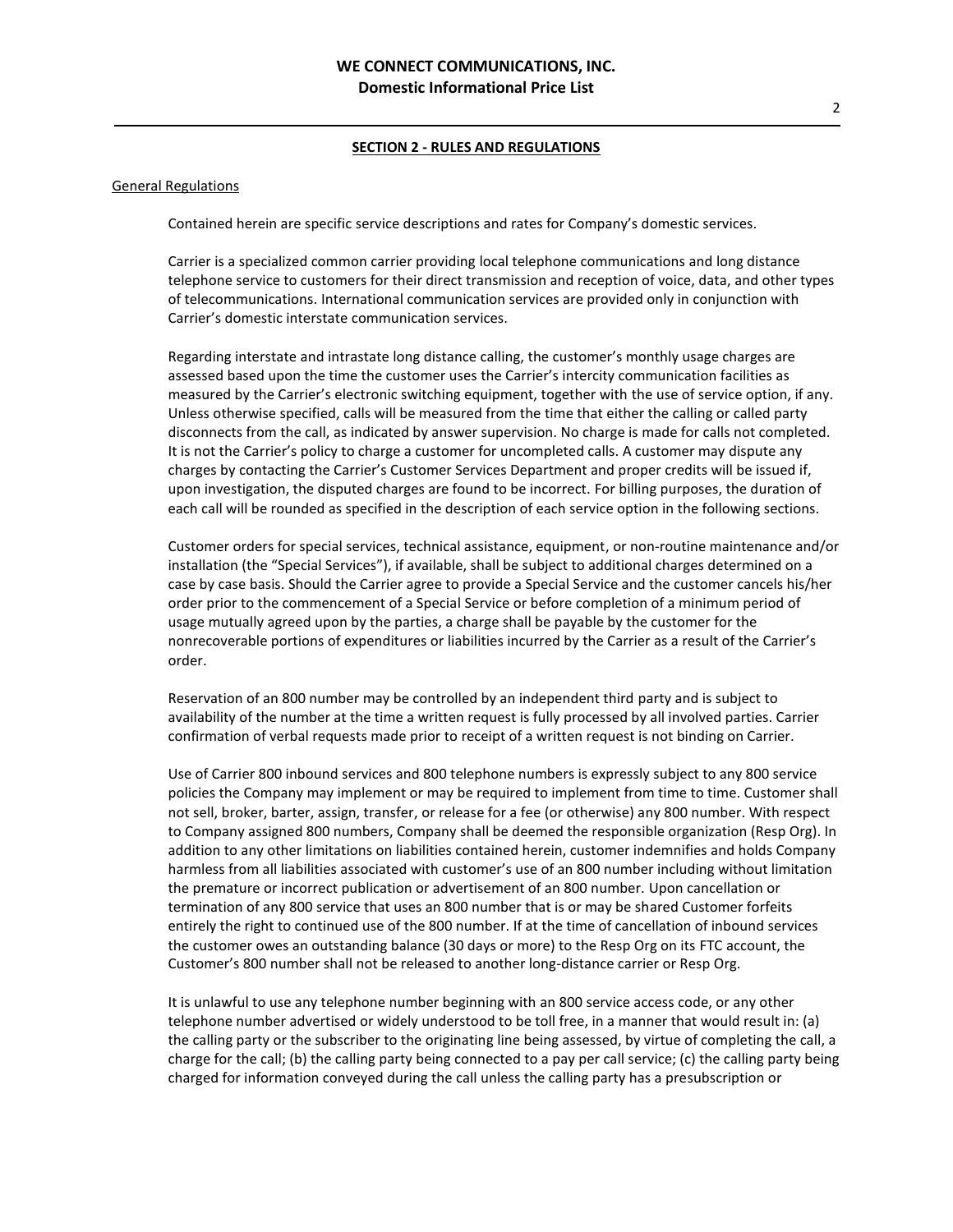#### General Regulations (Cont'd)

comparable arrangement; or (d) the calling party being called back collect for the provision of audio or data information services, simultaneous voice conversation

The General Regulation applicable to all domestic and international services, are set forth herein. The detailed product descriptions and rates for services are found below.

At the Company's option, the Company may either (1) directly bill a customer for any dedicated access line charges of a local exchange carrier or alternate access provider that are incurred by the Company on behalf of the customer, or (2) require the customer to be billed directly by the customer's local exchange provider or alternate access provider for any charges associated with dedicated access lines required to access a Company's dedicated service option.

#### Limitations of Service

Service is offered subject to the availability of the necessary facilities and/or equipment and subject to the provisions of this Price List. The Carrier reserves the right not to provide service to or from a calling location or types of calling locations where the necessary facilities or equipment are not available, or where a pattern of calling reasonably evidences suspected fraudulent or unauthorized calling between those locations.

The Carrier reserves the right to discontinue or suspend furnishing service, without written notice, when necessitated by conditions beyond its control, when the customer is using the service in violation of the provisions of this Price List, or in violation of the law, the network is or could be placed in peril by customer's use.

Title to all facilities provided by the Carrier under these regulations remains with the Carrier.

#### Use of Service

The services offered herein may be used for the transmission of communications to or by the customer.

Service shall not be used for any unlawful purpose, including, but not limited to, the resale of such service without the necessary certificates of authority for such resale, or without complying with other legal requirements for such resale as may be required by the Communications Act of 1934, the rules and regulations of the Federal Communications Commission, and the statutes or regulations of any state.

#### **Interconnection**

Service furnished by the Carrier may be interconnected with services or facilities of other authorized communications common carriers and with private systems, subject to the technical limitations established by the Carrier. Service furnished by the Carrier is not part of a joint undertaking with other such carriers. Any special interface equipment or facilities necessary to achieve compatibility between the facilities of the Carrier and other participating carriers shall be provided at the customer's expense.

Interconnection with the facilities or services of other carriers shall be under the applicable terms and conditions of the other carrier's tariffs, rules, and regulations. The customer is responsible for taking all necessary legal steps for interconnecting his customer-provided terminal equipment or communications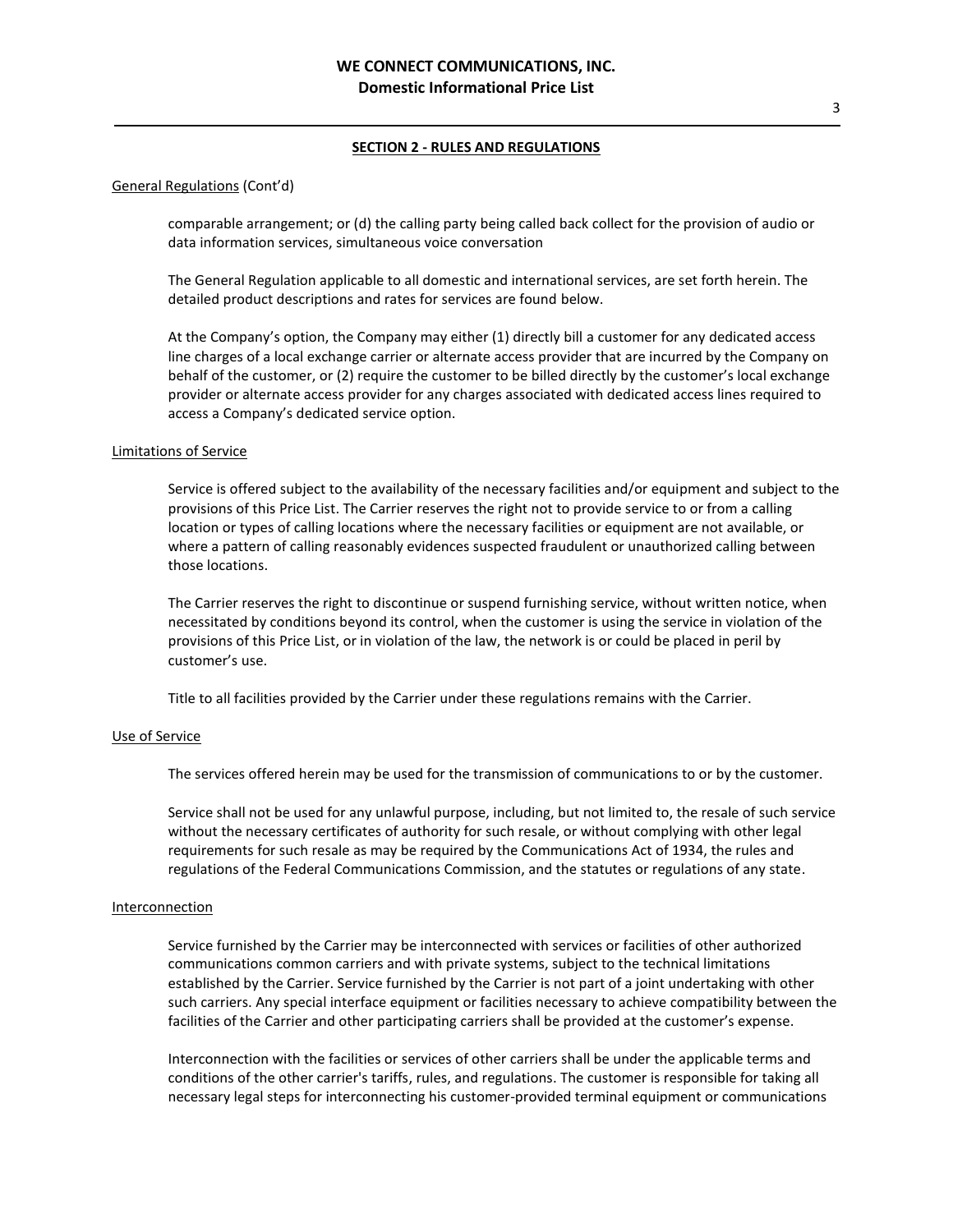### Interconnection (Cont'd)

systems with Carrier's facilities. He shall secure all licenses, permits, rights-of-way, and other arrangements necessary for such interconnection.

## Basic Terms and Conditions of Service

Service is provided and billed on the basis of a minimum period of at least one month, beginning on the date that billing becomes effective, and continues to be provided until canceled, by the customer, in writing, on not less than thirty (30) days' notice.

Service is offered on a monthly basis.

For the purpose of computing charges in this Price List, a month is considered to have 30 days.

The name(s) of the customer(s) desiring to use the service must be stipulated in the application for service.

All term plans will automatically renew for successive periods of twelve months unless the Customer notifies the Carrier in writing prior to the expiration of their then-current term plan that they intend to terminate the agreement at the completion of its term. The Carrier will inform the Customer of its autorenewal provision when service is initially offered. In addition, the Carrier will also notify the Customer of this provision at least 60 days prior to the expiration of their then-current term.

# Payment and Billing

The Customer shall be responsible for all calls placed by or through Customer's equipment by any person. In particular and without limitation to the foregoing, the Customer is responsible for any calls placed by or through the Customer's equipment via any remote access features. Charges based on actual usage subject to all minimum charge provisions during a month will be billed monthly in arrears. Charges for installation, physical or administration changes, or for cancellation of orders are payable upon completion.

The Carrier shall bill on a current basis all charges incurred by and credits due to the Customer. The Carrier shall bill in advance charges for all services to be provided during the ensuing billing period except for charges associated with service usage, such as interstate and intrastate calls made during the period.

Bills will be payable upon receipt. Interest at the rate of 2% per month or \$4.50 whichever is higher may be applied in accordance with Carrier's standard credit policy to any unpaid amount commencing 10 days after the bill due date. See Late Payment Penalty Charges in Section 3, page 16 of this Price List.

Carrier may require customer to submit a formal credit application. Applicants for service or customers whose financial condition is not acceptable to the Carrier or is not known to the Carrier, may be required at any time to make a deposit of \$75.00 for residential services or \$100.00 for business services. The Carrier reserves the right to require applicants who have filed bankruptcy owing the Carrier unpaid monies, to pay an initial service deposit up to or equaling the previously unpaid amount. Carrier may also require customers to provide other assurances of payment through the use of credit cards, bank accounts, debits, or similar means. In the case of a cash deposit, interest will be paid for the period during which the deposit is held by the carrier at the interest rate(s) set by the Mississippi Public Service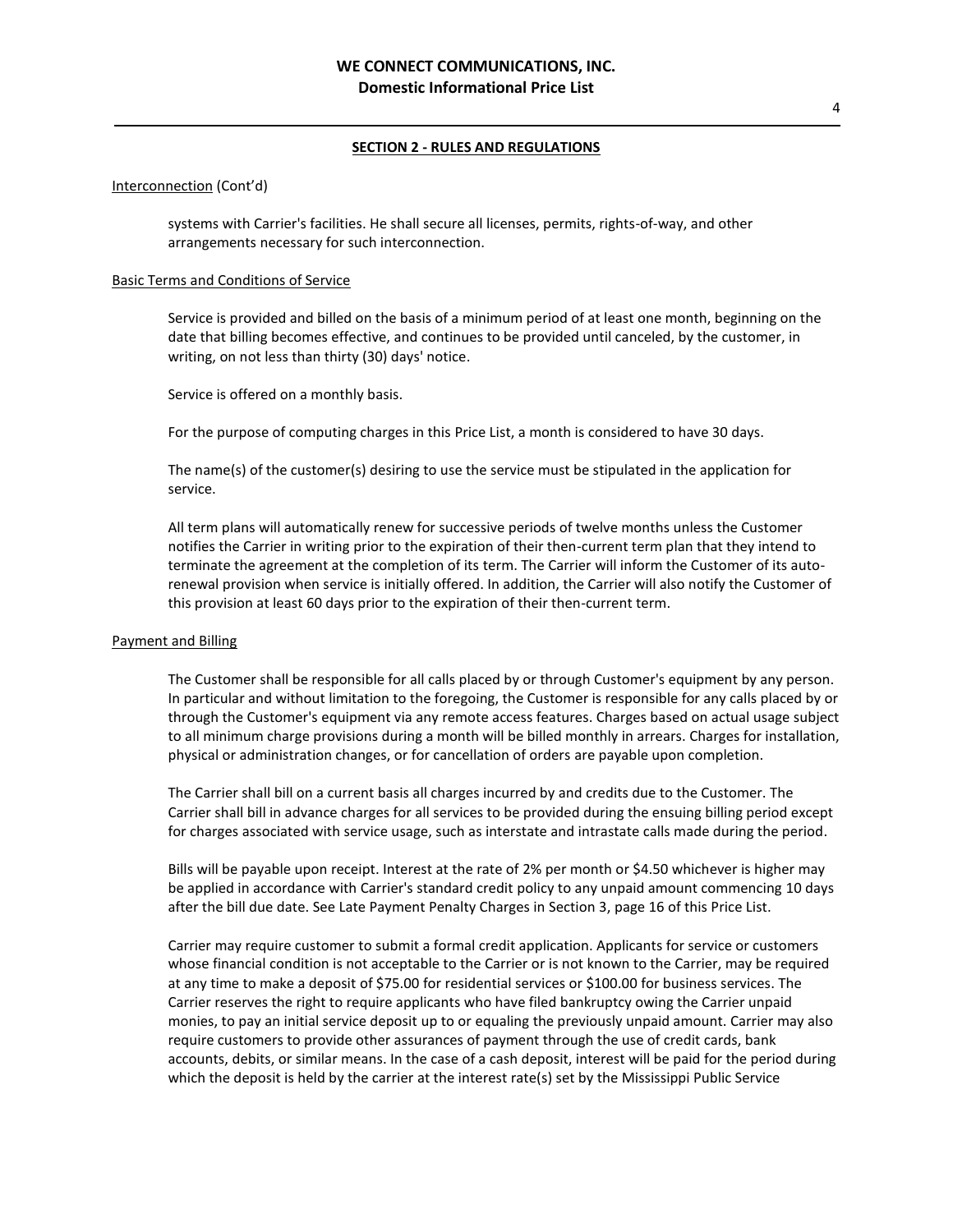#### Payment and Billing

Commission. While normally the deposit with interest will be remunerated to the customer after a twelve-month period, at the Carrier's option, such deposit may be refunded or credited to the customer at any time prior to termination of service. Interest will not be paid on deposits held less than six (6) months.

For the purpose of billing, the start of service is the day of acceptance by the customer of the Carrier's service. The end of service is the last day after receipt by the Carrier of notification of discontinuance.

The Carrier, at its option, may terminate service for nonpayment after written notification has been made to the customer of delinquency.

When payment in the form of a bank check for services rendered is returned to the Carrier, the customer will be assessed a service charge not exceeding that which is permitted by applicable law. This assessment will be based upon any of the following conditions: insufficient or uncollected funds, closed account, apparent tampering, missing signature or endorsement, or any other insufficiency or discrepancy necessitating return of the instrument at the discretion of the drawee bank.

The customer shall give the Carrier prompt written notice of any disputed charges appearing on an invoice. This notice must be received by the Carrier within fifteen (15) days after the bill's due date. After receiving notice of a dispute, the Carrier shall take reasonable steps to resolve such disputes. The customer shall pay all charges, including disputed charges, while resolution of the disputed charges is pending. This action will allow the customer to avoid automatically rendered late payment fees. Nonpayment of charges for services may result in the interruption or discontinuance of any or all of the services furnished the subscriber.

In the event that legal action is instituted by Carrier to recover any sums then due and Carrier prevails, Carrier shall be entitled to recover its costs of collection, legal costs, court costs and reasonable attorneys' fees, in addition to whatever other relief the court may award. Any sums then due shall earn interest at the rate of two (2%) percent simple interest per month (unless a lower rate is prescribed by law, in which event at the highest rate allowed by law), from the date these sums were accrued until the entire debt is paid in full.

Customer and Carrier agree that, absent another Carrier designation to customer or other provision of law, an action to recover Carrier's charges or fees for services provided to customer that remain unpaid or delinquent, and to otherwise enforce the Terms of the service agreement between Carrier and Customer, shall lie if brought and maintained in a court of competent jurisdiction located in Mississippi, where Carrier's retail accounts are normally supported. Customer and We Connect accept the jurisdiction and venue of such courts and shall not object to their jurisdiction and venue. Carrier may also initiate an action to collect unpaid charges or fees and to enforce terms and conditions in any other place where customer is subject to jurisdiction and services.

To obtain credits for wrong numbers, cut-offs or poor transmission of calls, the customer has the following options: 1) an immediate inconvenience credit may be obtained for wrong numbers, cut-offs, and poor transmission of calls by calling the Company's Customer Service Department. The immediate credit given may not be equal to the actual charge of the call in question or; 2) the customer has the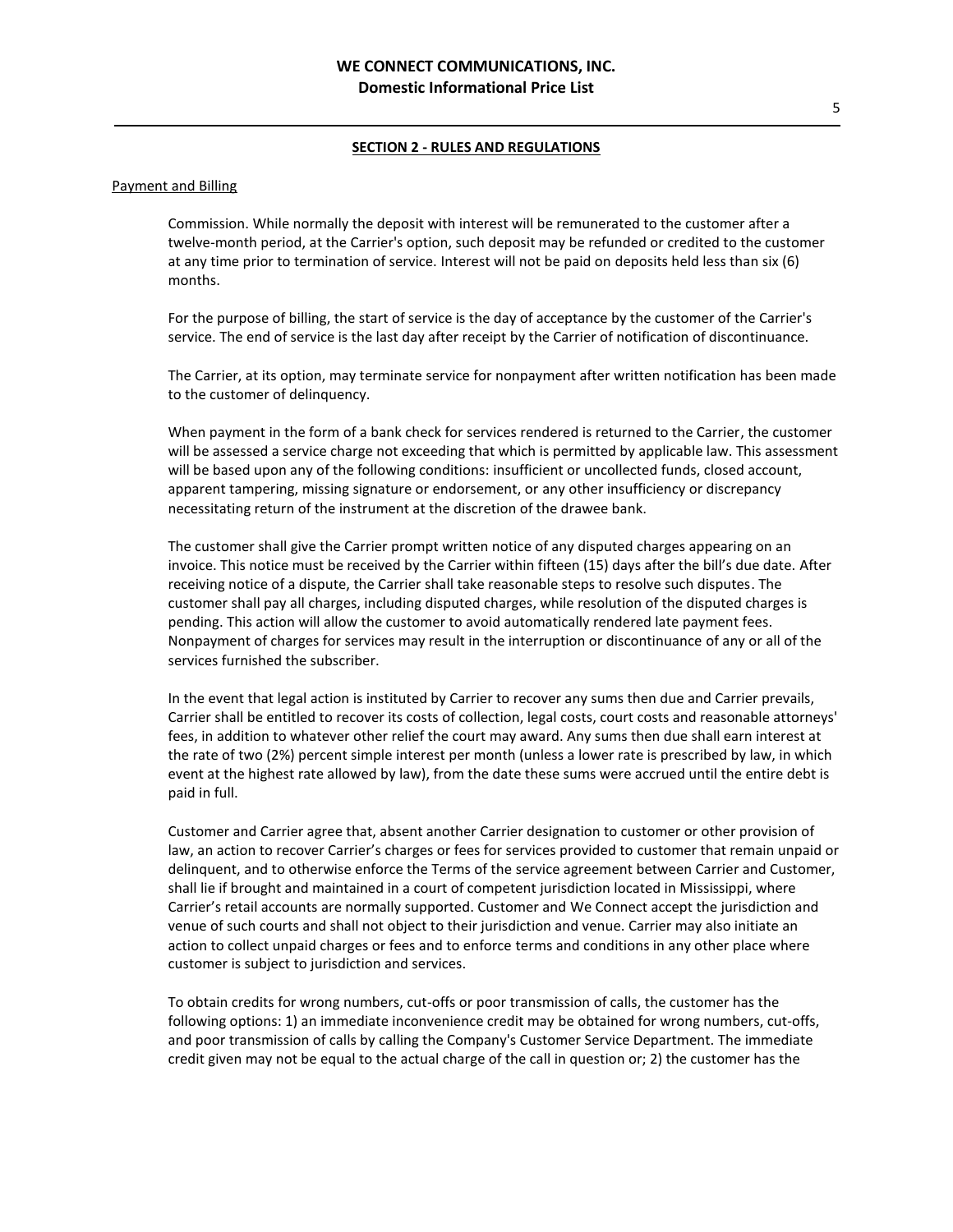## Payment and Billing (Cont'd)

option upon obtaining their monthly invoice, to identify the specific charge for which they request adjustment, and submit a copy of the invoice to the Company's Customer Service Department to receive the requested credit. The credits for these calls are given as detailed in Section 2, pages 11 and 12. The Company reserves the right to determine what charges in question receive a credit.

# **Liability**

The entire liability of the Company for all claims of whatever nature arising out of the Company's provision of the services and not caused by the customer's negligence, shall not exceed an amount equal to the proportionate fixed monthly charges to the customer for the period of service during which any mistake, omission, interruption, delay, error, or defect in the services of the Company's equipment or any other event of action giving rise to a claim, occurs. The Company's liability for its willful misconduct, if any, is not limited by its tariff or Price List. In no event shall the Company be liable for special, punitive, consequential, or incidental damages. The Company disclaims any express of implied warranties with respect to the services of company equipment, including without limitation, any implied warranties or merchantability and fitness for a particular purpose.

The Company is not liable for any act of omission of any other company or companies furnishing a portion of the service.

The Company shall be indemnified and held harmless by the customer against:

- 1) Claims for libel, slander, infringement of copyright or unauthorized use of any trademark, trade name or service mark arising out of the material, data, information, or other content transmitted over the Company's facilities.
- 2) Claims for patent infringement arising from combining or connecting the Company's facilities with apparatus and systems of the customer.
- 3) All other claims arising out of any act of omission of the customer in connection with any service provided by the Company.

The Company shall not be liable for and the customer indemnifies and hold the Company harmless from any and all loss, claims, suits, or other actions, or any liability whatsoever, whether suffered, made, instituted or asserted by the customer or by any other party or persons, for any personal injury to, or death of any person, or persons, and for any loss, damages, defacement or destruction of the premises of the customer of any other property, whether owned by the customer or others, of for any incidental, special or consequential damages including interruption to business, caused or claimed to have been caused directly or indirectly by the installation, operation, failure to operate, maintenance, removal, presence, condition, location or use of any equipment provided by the Company (e.g., including but not limited to autodialers, jacks, antennas, etc. ) or wiring provided by the Company where such installation, operation, failure to operate, maintenance, condition, location or use is not the direct result of the Company's intentional acts. No agents or employees of other carriers shall be deemed to be agents or employees of the Company.

In no event shall the Company be liable to any customer for any damages caused by act of omission of any local exchange carrier of other third party in establishing the Company as the customer primary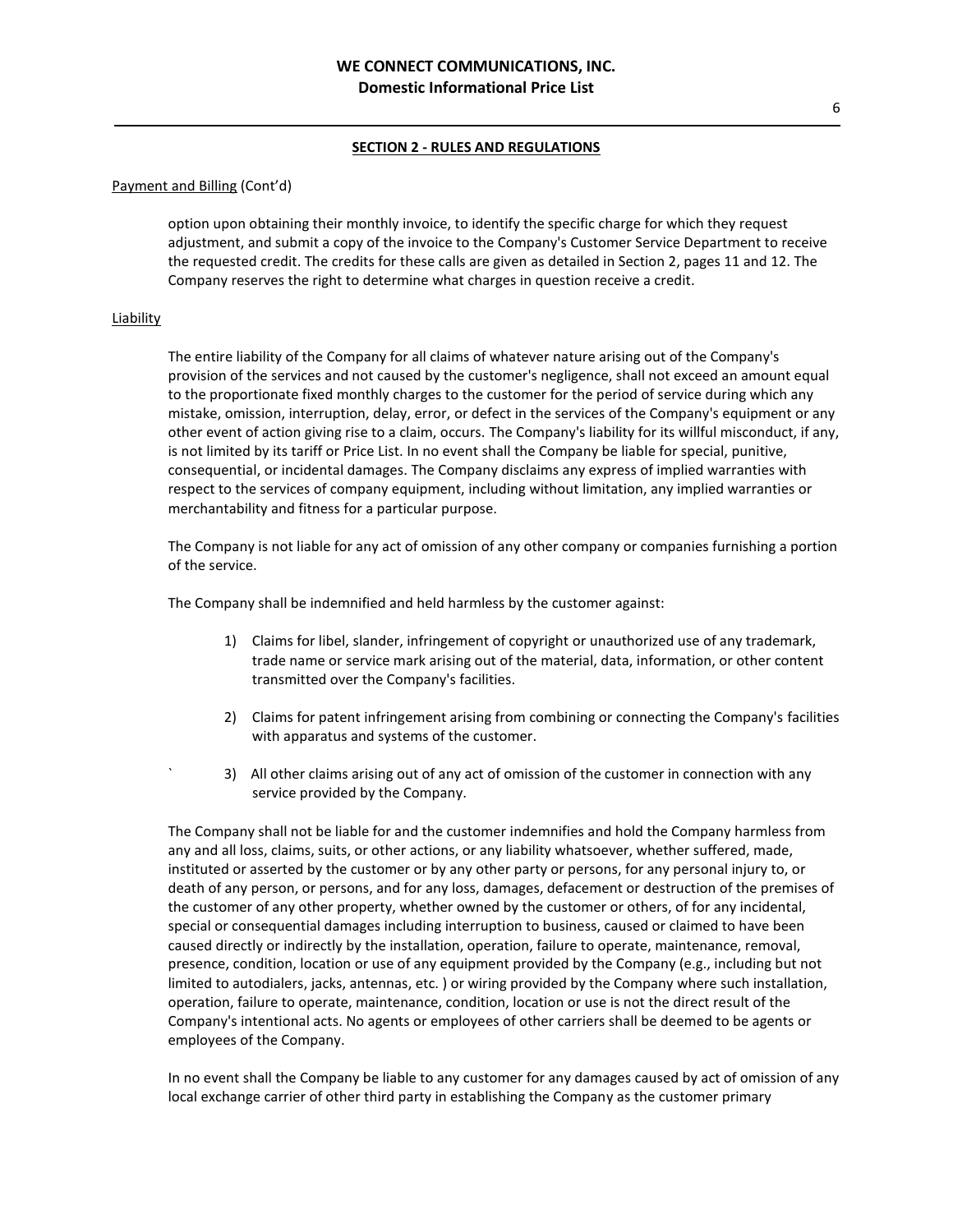# **Liability**

interexchange carrier. The Company shall not be liable for any charges billed to the customer by another carrier caused by a local exchange carrier's failure to process a request designating the Company as the customer's primary interexchange carrier or caused by any act or omission of any third party.

The Company reserves the right to transfer customer accounts to other carriers at the Company's sole discretion. The Company is not liable for any losses, damage, claims, suits, or other actions asserted by the customer due to the policies, procedures, service quality, or charges instituted by a carrier to which the Company transfers customer accounts.

#### Interruption of Service

Credit allowance for interruptions of service which are not due to the Carrier's testing or adjusting, or due to the negligence of the customer, or to the failure of channels, equipment and/or communications systems provided by the customer, are subject to the general liability provisions set forth in Section 2, pages 11 and 12. It shall be the obligation of the customer to notify the Carrier of any interruption in service. Before giving such notice, the customer shall ascertain that the trouble is not being caused by any action or omission of the subscriber, not within his control, or is not in the wiring or equipment connected to the terminal of the Carrier.

## Restoration of Service

The use and restoration of service in emergencies shall be in accordance with Part 64, Subpart D of the Federal Communications Commission's Rules and Regulations, which specifies the priority system for such activities.

#### Discontinuance by Carrier

The Carrier, by written notice to the customer, may immediately discontinue service or cancel an application for service without incurring any liability for any of the following reasons:

Nonpayment of any sum due to the Carrier for service for more than 30 days beyond the date of rendition of the bill for such service;

A violation of any regulation governing the service under this Price List;

A violation of any law, rule or regulation of any government authority having jurisdiction over the service;

The Carrier is prohibited from furnishing services by order of a court or other government authority having jurisdiction.

#### Cancellation by Customer

Service will be provided until canceled by the customer. Cancellation by the customer must be provided in writing, with not less than thirty (30) days' notice. If a customer orders service and then cancels his order before the service begins, before completion of the minimum period, or before completion of some other period mutually agreed upon, in writing, by the customer and the Carrier, a charge will be made to the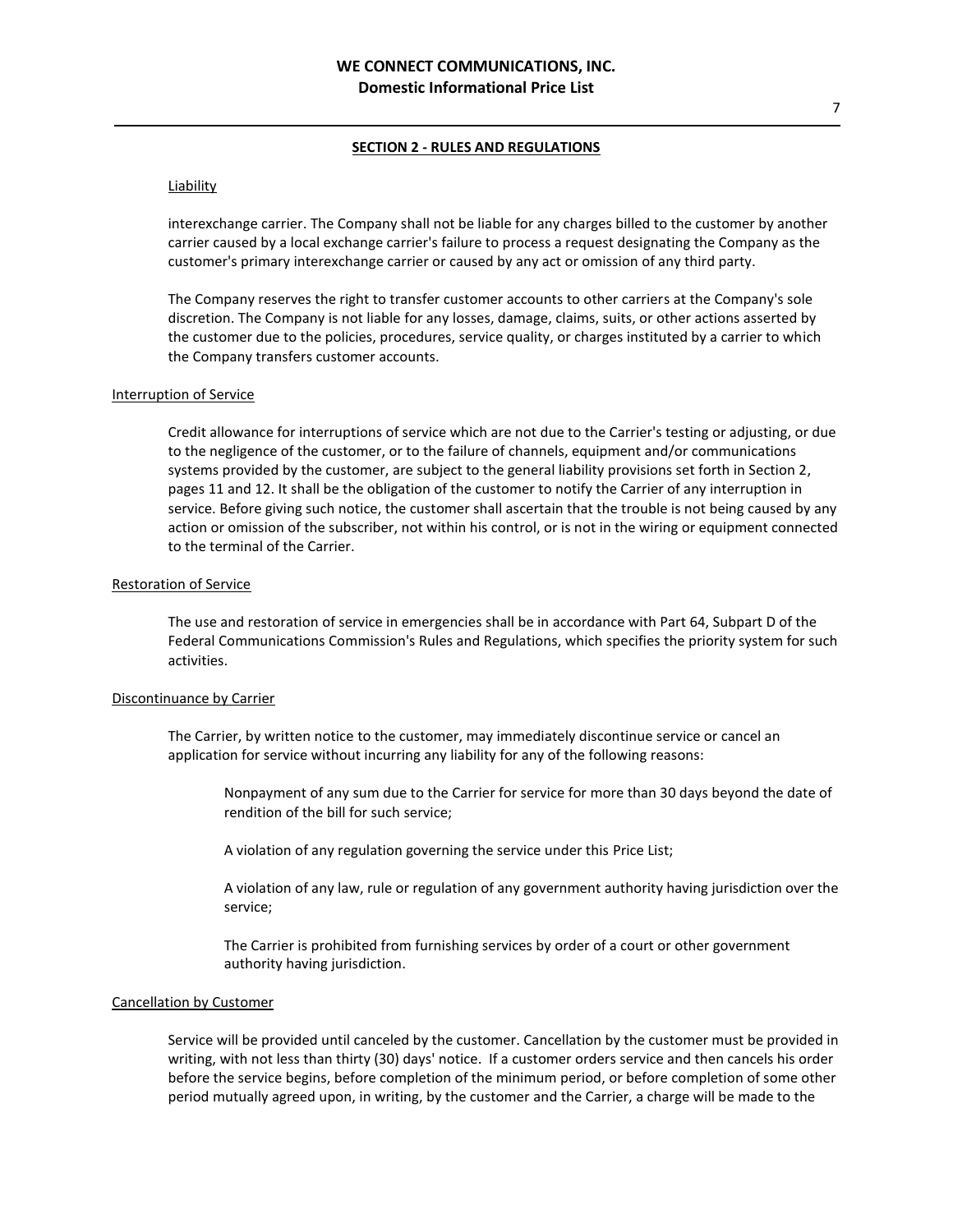#### Cancellation by Customer (Cont'd)

customer for the nonrecoverable portions of expenditures or liabilities incurred expressly on behalf of the customer by the Carrier and not fully reimbursed by any assessed installation, minimum, and monthly charges (including those for the minimum service period). If, based on such an order, any construction has either begun or been completed, and no service provided, the nonrecoverable cost of such construction shall be borne by the customer.

#### Inspection, Testing, and Adjustment

Carrier may, upon reasonable notice, make such tests and inspections as may be necessary to determine whether the requirements of this Price List are being complied with in the installation, operation, or maintenance of the customer's or the Carrier's equipment. The Carrier may interrupt the service at any time, without penalty to itself, because of departure from any of these requirements except as provided below.

Upon reasonable notice, the facilities provided by the Carrier shall be made available to the Carrier for such tests and adjustments as may be necessary to maintain them in satisfactory condition. No interruption allowance will be granted for the time during which such tests and adjustments are made.

#### Change in Service Agreement

When a change in service arrangement involves the continued use by the customer of circuits furnished by Carrier, installation charges do not apply to the circuits continued in use. The minimum service period for the circuits contained in use is determined from the date of the initial installation thereof.

#### Local Charges

In certain instances, the customer may be subject to local telephone charges or message unit charges in using Carrier's service. Carrier is not responsible for any such local charges imposed directly on the customer by the local telephone company for gaining access to Carrier's intercity network.

## Taxes and Surcharges

Customer will be billed for and is liable for payment of all applicable federal, state, and local taxes, surcharges, utility, other assessments, taxes, or fees including such amounts as Carrier may be authorized to pass through to the customer.

When utility or telecommunications assessments, gross receipts taxes, regulatory fees, franchise fees, or privilege, license, occupational, excise, or other similar taxes or fees, based on interstate receipts are imposed by certain taxing jurisdictions upon the Company or upon local exchange companies and passed on to the Company through or with interstate access charges, the amounts of such taxes or fees may be billed to customers in such a taxing jurisdiction on a prorated basis. The amount of charge that is prorated to each customer's bill is determined by the interstate telecommunications services provided to and billed to a customer service location in such a taxing jurisdiction with the aggregate of such charges equal to the amount of the tax or fee imposed upon or passed on to the Company.

A surcharge will be assessed on all charges for outbound service originating at, or inbound service terminating at, addresses in states which levy, or assert a claim of right to levy an ad valorem tax on the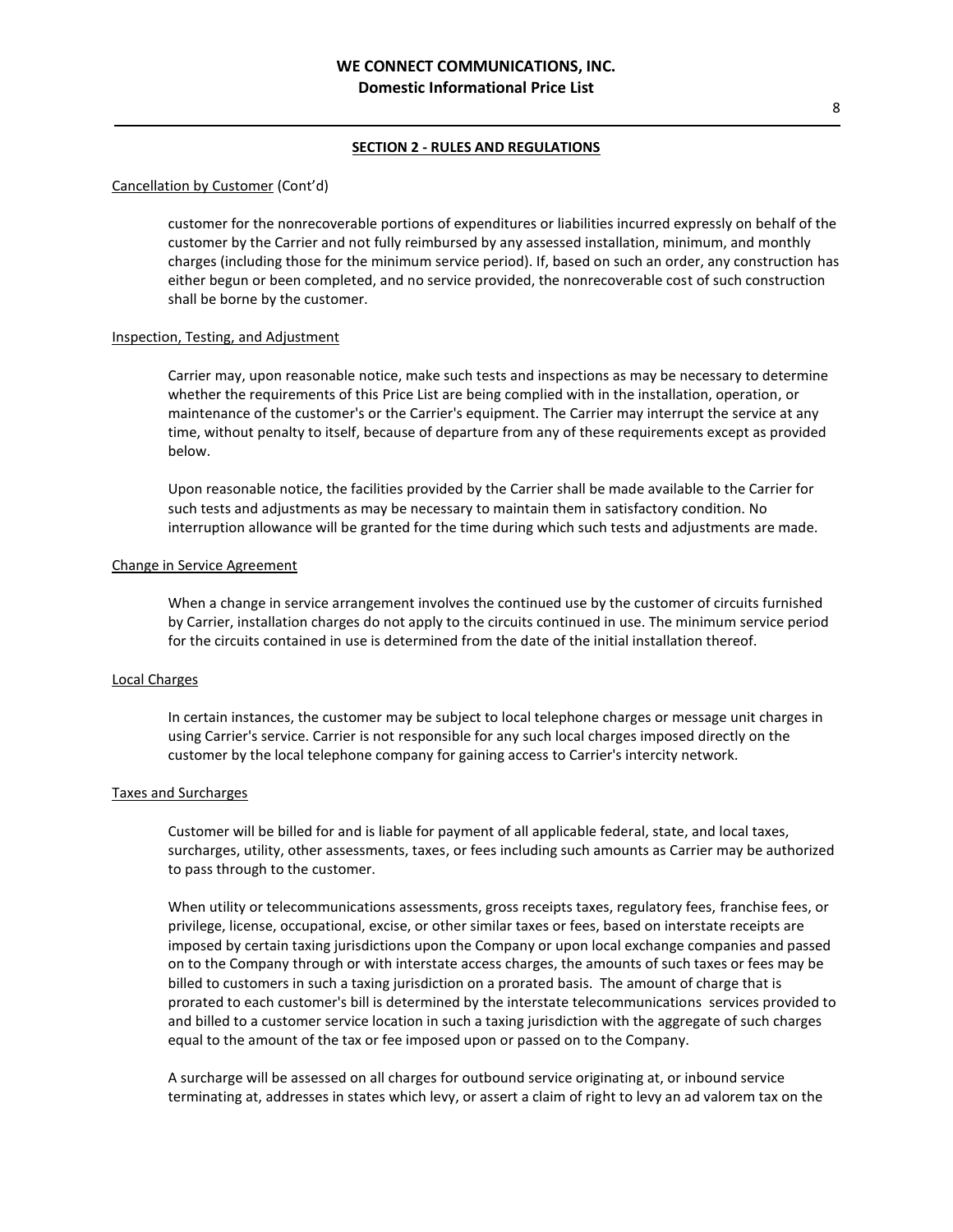# Taxes and Surcharges (Cont'd)

Company's interstate property located in that state. This surcharge is based on property located in that state and used by the Company to provide interstate service. The surcharge is derived by using the ratio of interstate revenue to total revenue from all states which levy an ad valorem tax on the Company, multiplied by total ad valorem taxes imposed in those states.

Pending the conclusion of any challenge to a Jurisdiction's right to impose an ad valorem tax, or gross revenue receipts tax, the Carrier may elect to impose and collect a surcharge covering such a tax, unless otherwise constrained by court Order or direction, or it may elect not to impose and collect the surcharge.

If it has collected a Surcharge and the challenged tax is found to have been unenforceable, the carrier, in its sole discretion, will either reduce service rates, for a fixed period of time in the future in order to flowthrough to the customer an amount equivalent to the funds collected or it will credit or refund such amounts to affected customers (less its reasonable administrative costs), if the funds collected were retained by the carrier, or its affiliates, or if they were delivered over to the taxing jurisdiction and returned to the carrier, or its affiliates, or negotiated an arrangement with the taxing jurisdiction that benefits customers in the Jurisdiction in the future.

## **Federal Universal Service Fund and Federal Cost Recovery Fees**

Pursuant to the Telecommunications Act of 1996, as implemented by the Federal Communications Commission (FCC), We Connect is required to pay into a federally-mandated "Universal Service Fund" by means of "contribution factors" assessed on all or part of We Connect's interstate and international revenues. The "Universal Service Fund" provides federally-subsidized affordable access to modern telecommunications and information services for schools, libraries, and rural health care facilities who meet specific eligibility standards, as well as provides support to specified federal "Lifeline," "Link-up," and "High Cost Fund" programs used to subsidize local telephone service.

In accordance with FCC guidelines set forth in Order No. 97-157, FTC has elected to pass-through these Universal Service Fund (USF) Costs to all retail customers. Accordingly We Connect assesses a "Federal Cost Recovery Fee" on all charges for interstate and international services, including those charges billed on We Connect's behalf by any third-party agent with the capability to assess such a surcharge. The Federal Cost Recovery Fee is computed as a percentage of the charges on which it is assessed. The percentage is equal to the USF Contribution Factor as determined from time to time by the FCC.

## **Access Recovery Charge (ARC)**

In November of 2011, the FCC ruled that all local exchange companies had to reduce the rates at which they charged long distance companies to access their networks and complete calls. This resulted in a loss of revenue to many small independent local carriers. The monthly ARC, approved by the FCC, charged to local exchange consumers, is designed to help offset the local carrier's lost revenues.

## **Federal Excise Tax**

This is a three (3) percent federal tax which applies only to local service billed separately from long distance service.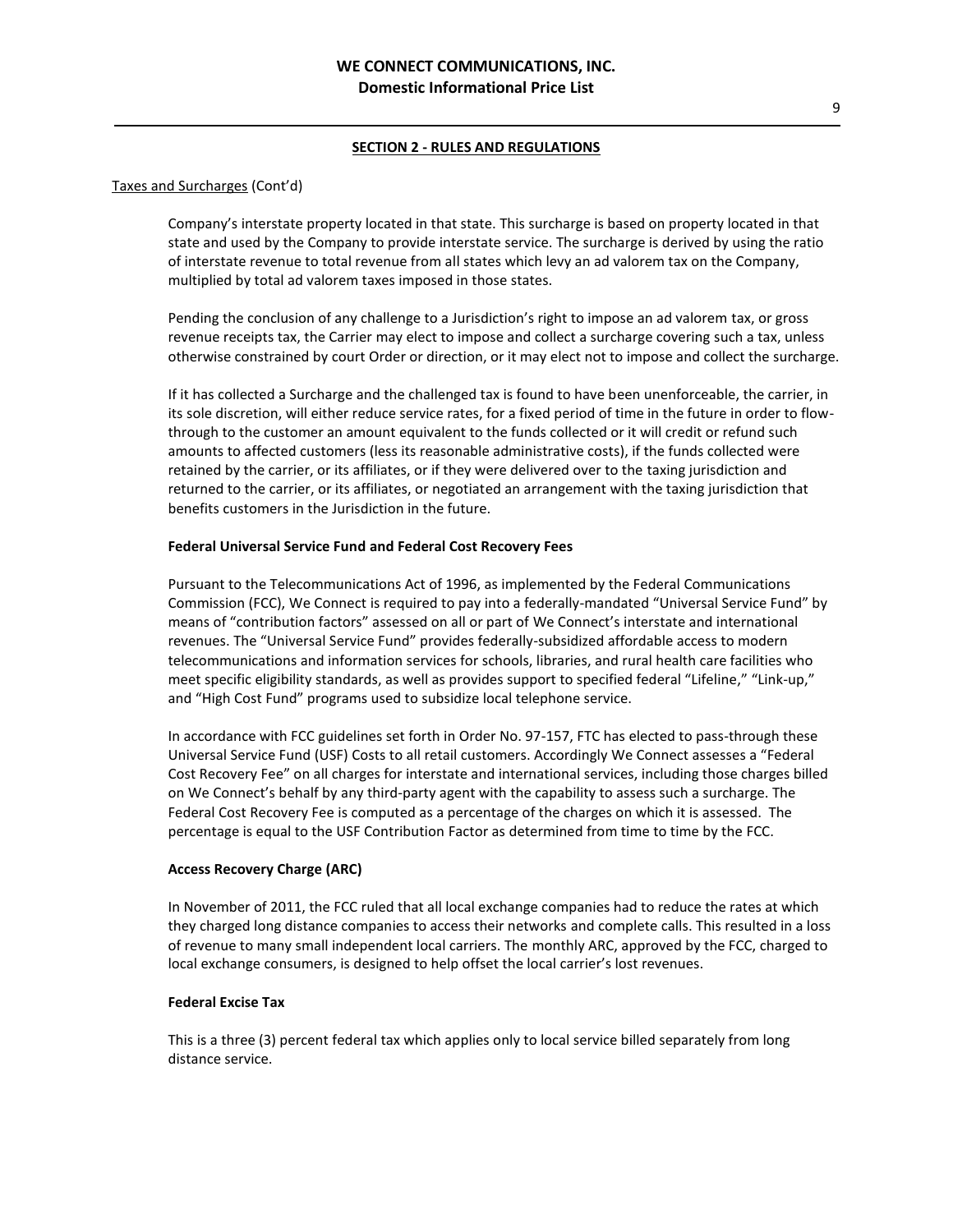#### **State Sales Tax**

This seven (7) percent state tax, found on telephone bills, is based on the cost of all goods and services related to consumers' telecommunication services except Internet services which remain untaxed.

# **FCC Access Charges**

The FCC Access Charge, or Subscriber Line Charge, is a fee that consumers pay to local carriers that connects them to the national telephone network. Local telephone companies recover some of the costs of telephone lines connected to your home or business through this monthly charge on your local telephone bill. This fee is regulated and capped by the Federal Communications Commission, not by state Public Utility Commissions. The money received from this charge goes directly to local telephone companies to help ensure that all Americans can afford at least a minimal level of basic telephone service.

#### **Mississippi Dual Party Relay Service Fund**

This small charge, also known as the TRS fee, appears on telephone bills in Mississippi. The local carrier collects these monies and remits them to the Mississippi Public Service Commission for the administration and operation of a statewide program which provides telecommunications access to persons who are speech and hearing impaired or similarly impaired.

#### **Mississippi State 911 Service Charge and Pontotoc County 911 Surcharge**

Telephone companies collect these monies and remit them to the state and local governmental agencies charged with the administration and operation of the 911 Emergency network. Further information is found in this Price List, Section 3, under "911 – Universal Emergency Number Service."

## Terminal Equipment

The Carrier's facilities and services may be used with or terminated in customer-provided terminal equipment or customer-provided communication systems, such as teleprinters, handset, or data sets. Such terminal equipment shall be furnished and maintained at the expense of the customer, except as otherwise provided. The customer is responsible for all costs at their premises, including customer personnel, wiring, electrical power, and the like, incurred in customer use of Carrier's service.

When such terminal equipment is used, the equipment shall comply with the minimum protective criteria and shall not interfere with service furnished to the customers. Additional protective equipment, if needed, shall be employed at the customer's expense. When service using local telephone company voice grade facilities is terminated in customer-provided terminal equipment, channel derivation devices, or communications systems, the customer shall comply with the following minimum protective criteria.

When the facilities furnished under this Price List are used in common with local telephone company system services, it is necessary, in order to prevent excessive noise and crosstalk, that the power of the signal applied to local telephone company lines be limited. A single valued limit for all applications cannot be specified. Therefore, the power of the signal in the band above 300 Hertz which may be applied by the customer-provided equipment at the point of termination will be specified by the Carrier for each application, to be consistent with the signal power allowed on the telecommunications network.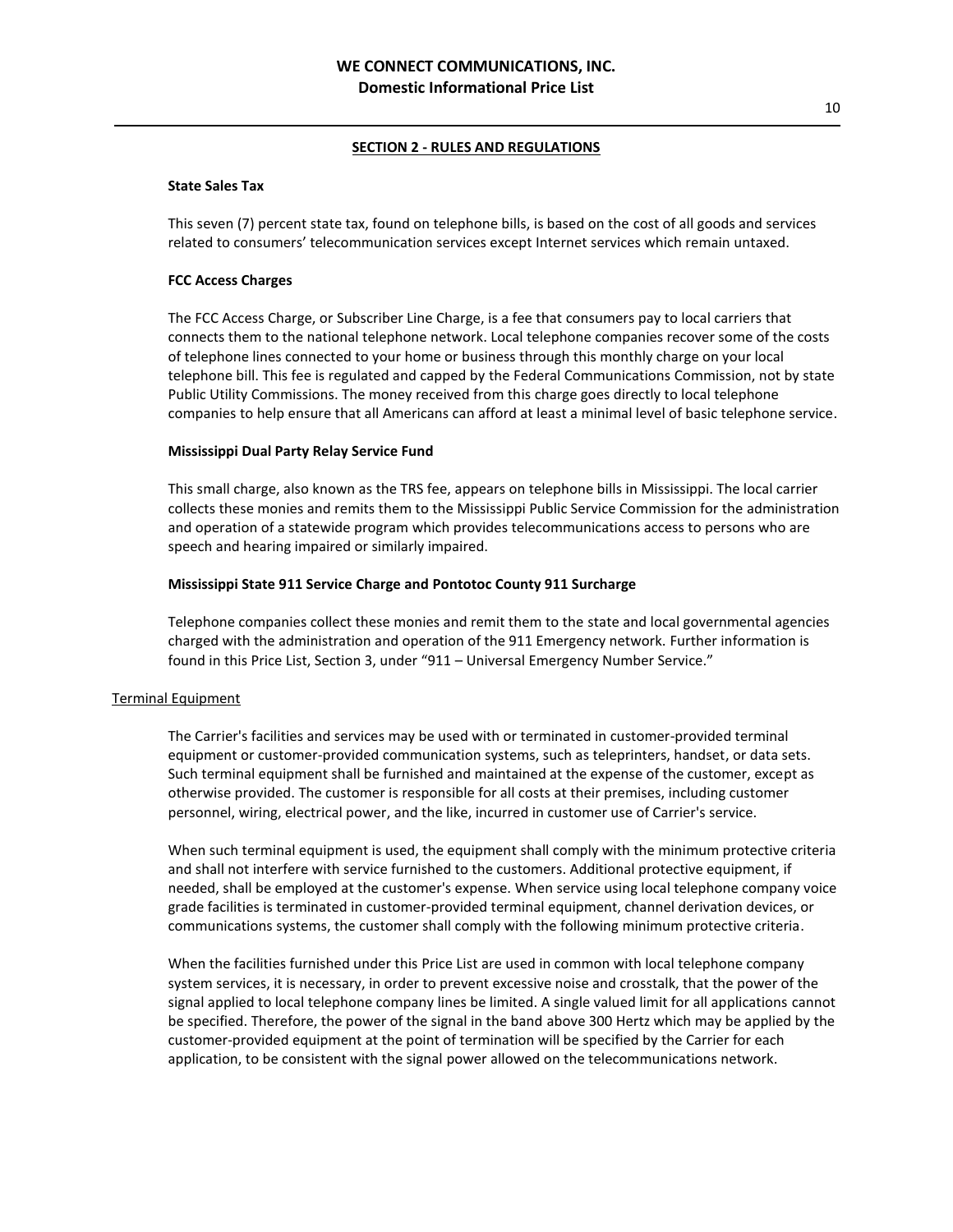#### Terminal Equipment (Cont'd)

The customer shall also comply with the minimum protective criteria generally accepted in the telephone industry and other appropriate criteria as may be prescribed by the Carrier. Customer shall ensure that their terminal equipment is properly interfaced with the Carrier's facilities, that the signals emitted into the Carrier's facilities are of the proper mode, band-width, power, data speed, and signal level for the intended use customers, and that the signals do not damage the Carrier's equipment, injure personnel or degrade service to others.

If customers fail to maintain and operate their terminal equipment properly, resulting in the occurrence or possibility of harm to the Carrier's equipment, personnel, or the quality of service to others, the Carrier may, upon written notice, require the use of protective equipment at the offending customer's expense. If this fails to produce satisfactory quality and safety of service, the Carrier may, upon written notice, terminate the customer's service.

#### Credit Regulations

Pursuant to limitations set forth in Section 2 preceding, the following will apply:

#### **Interruption of Service**

No credit will be allowed for relinquishing facilities in order to perform routine maintenance.

Credit for failure of service or equipment will be allowed only when such failure is caused by or occurs in facilities or equipment provided by the Carrier. As used in this Price List, all equipment, facilities and/or services for which the Carrier renders a bill for payment are considered provided by the Carrier whether or not the equipment, facilities and/or services are owned and operated by the Carrier.

No credit will be allowed:

For failure of service or equipment due to customer or authorized user-provided facilities.

For failure of service or equipment due to negligence or willful acts of the customer or his authorized user.

No credit will be allowed:

For unauthorized use by agents, employees, or representatives of the customer.

Credit allowance for failure of service or equipment starts when the customer notifies the Carrier of the failure or when the Carrier becomes aware of the failure and ceases when service has been restored and/or the equipment becomes operational.

The customer shall notify the Carrier of failures of service or equipment and make reasonable attempts to ascertain that the failure is not caused by the customer-provided facilities.

Credit will be allowed only for disabled portions of the service or equipment.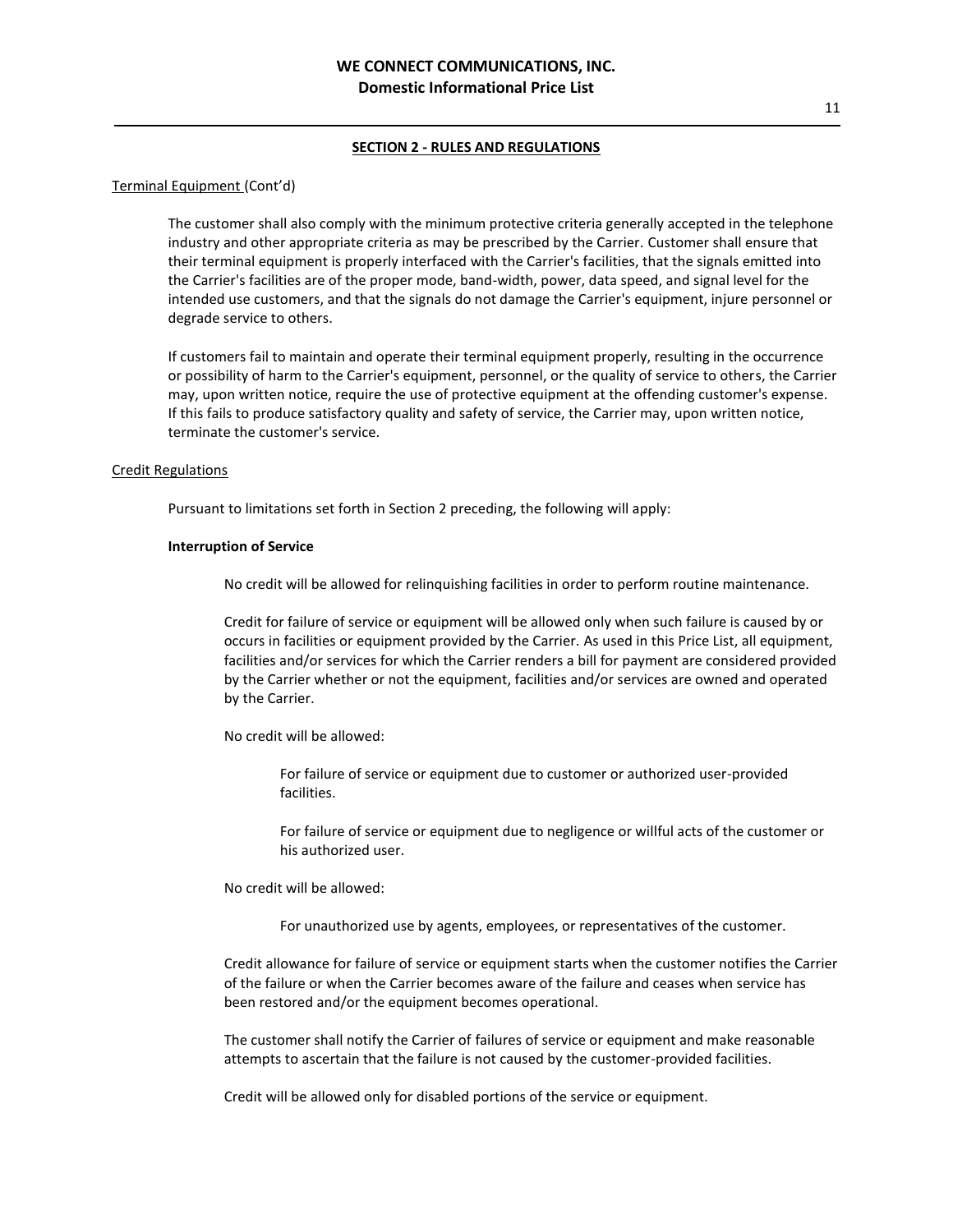## Credit Regulations (Cont'd)

The Carrier, at its option, may deny a customer request for credit in accordance with Carrier's standard credit policy against charges incurred for service provided by another carrier where notification of alleged inferior or inadequate service has not been received by Carrier's Customer Service Department within 24 hours of the occurrence. No credit will be allowed absent such notification.

#### **Outage Credit**

For the purposes of this Price List, all months contain 30 days. Service and equipment offered by the Carrier are on a 24 hour per day, seven days per week basis unless specifically stated otherwise.

For purposes of credit computations, every month shall be considered to have 720 hours.

No credit shall be allowed for an interruption of less than 2 hours.

The customer shall be credited for an interruption of 2 hours or more at the rate of  $1/360<sup>th</sup>$  of the monthly charge for the facilities affected for each period of 2 hours or major fraction thereof.

Where a minimum usage charge is applicable and the customer fails to meet a usage minimum, credit for the outage shall be applied against that minimum equal to 1/360<sup>th</sup> of the monthly minimum charges associated with the portion of service disabled for each period of 2 hours or major fraction thereof.

# **Cancellation Credit**

Where the Carrier cancels a service or the provision of equipment and the final service period is less than the monthly billing period, a credit will be issued for any amounts billed in advance, prorated at  $1/30<sup>th</sup>$  of the monthly recurring charge equipment was provided. This credit will be issued to the customer or applied against the balance remaining on the customer's account.

When a customer or the carrier cancels a service or feature associated with a service (for example accounting codes), associated monthly recurring charges previously billed will not be refunded or prorated for any unused portion of the current billing period.

# **Credit Formula**

Credit =  $T \times C$ 24

"T" is outage time in hours

"C" is total daily charge for affected facility.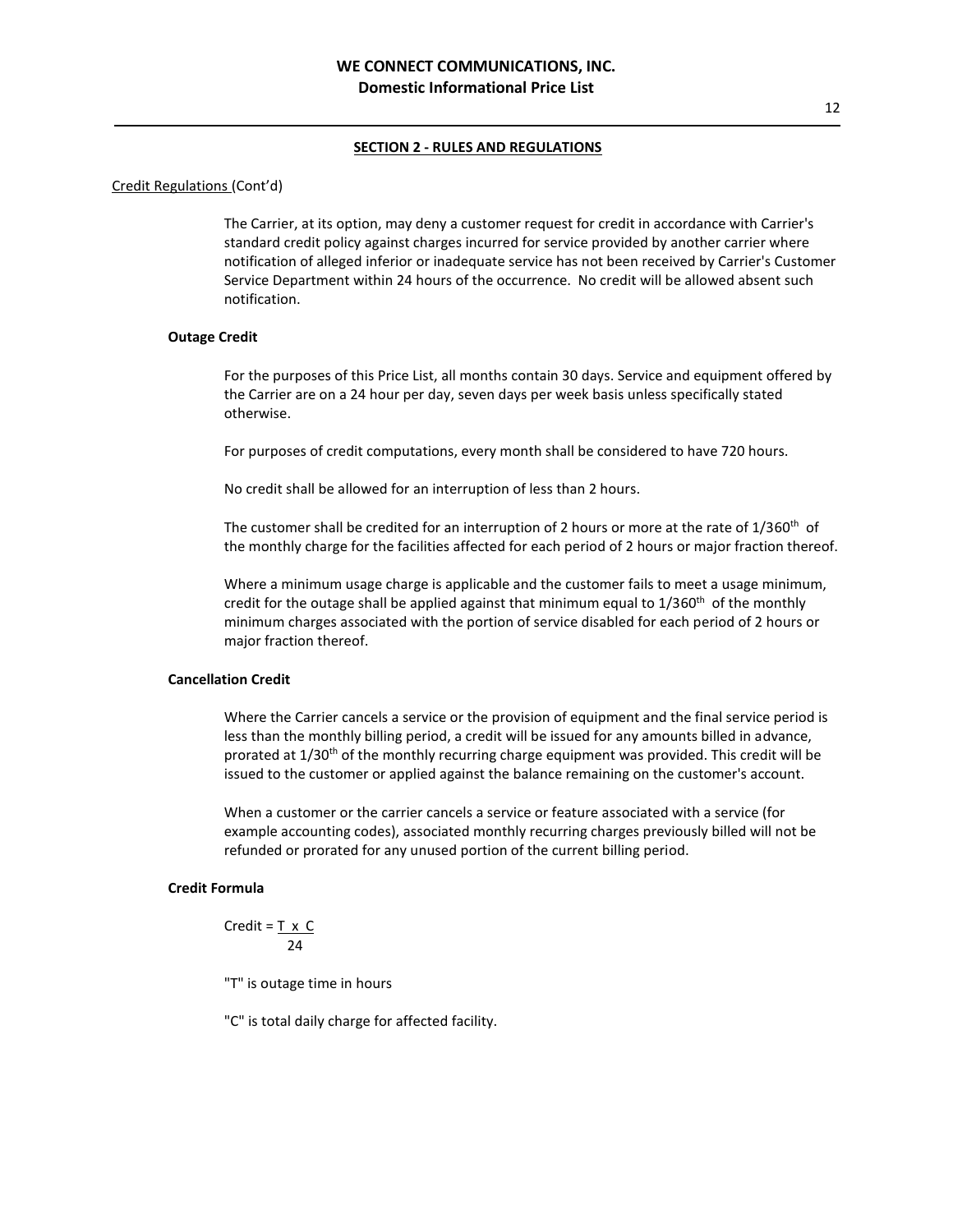#### **Schedule of Immediate Credits for Domestic Calls**

Immediate credits will be given for calls which are cut-off, calls to a wrong number and calls with poor transmission quality. Credits are determined as follows:

Credit for calls to a wrong number will equal the normal charge for that call based on specified rates and charges found below in Section 3, page 14 of this Price List;

Credit for calls which are cut off will equal the specified rates and charges set forth for that call based on caller's service option, distance called and time of day;

Credit for calls with poor transmission quality will equal the specified rates and charges found below in Section 3, page 14 of this Price List based on caller's service option, distance called and time of day.

# Calculation of Distance

Mileage between domestic locations will be determined by applying the formula listed below to the Vertical and Horizontal coordinates set forth in AT&T's domestic Tariff Number 10 incorporated by reference herein.

The airline mileage between two locations may be calculated using the Vertical (V) and Horizontal (H) coordinates set forth in Part B of AT&T's Table II according to the following formula:

$$
\frac{\sqrt{(V_1 V_2)^2 + (H_1 H_2)^2}}{10}
$$

In the above formula, V1 and H1 correspond to the V & H coordinates of Location 1 and V2 and H2 correspond to the V & H coordination of Location 2.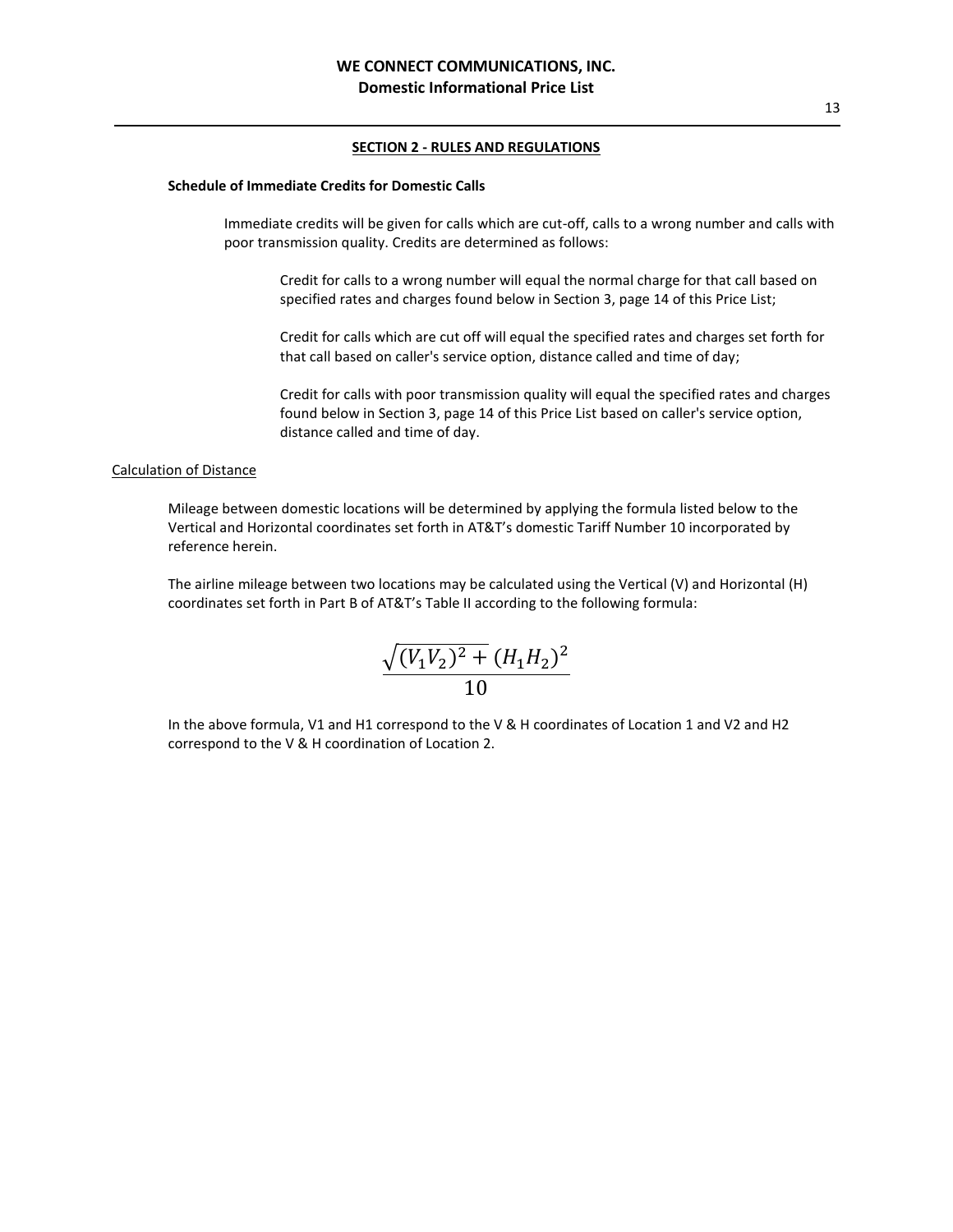### Local Exchange and Long Distance Voice Services and Broadband Services

Rates and charges for recurring services are for a period of one month, payable in advance. Voice Services entitle the subscriber to Local Exchange Services and Long Distance Services at no extra charge for the first 5,000 minutes. Broadband Services are unlimited and entitle the subscriber to access the World Wide Web.

### Service Plans and Monthly Rates

|                                                                            | Voice Only Service Plan (VoIP):           |    | \$29.95          |  |
|----------------------------------------------------------------------------|-------------------------------------------|----|------------------|--|
|                                                                            | <b>Broadband Service Plan:</b>            |    |                  |  |
|                                                                            | 100 Mbps downstream and 100 Mbps upstream |    | \$ 54.95         |  |
|                                                                            | 1 Gbps downstream and 1 Gbps upstream     |    | \$79.95          |  |
|                                                                            | Voice and Broadband Service Plans:        |    |                  |  |
|                                                                            | 100 Mbps downstream and 100 Mbps upstream |    | \$83.95          |  |
|                                                                            | 1 Gbps downstream and 1 Gbps upstream     |    | \$108.95         |  |
|                                                                            | Modem Rental:                             | Ś. | 4.95             |  |
| Voice Services Overages (greater than 5,000 minutes)<br>will be billed at: |                                           | \$ | 0.05 per minute. |  |

#### Service Order Charges (SOC)

Service Order Charges are non-recurring charges for ordering, installing, moving, changing, rearranging, and the furnishing of telephone service. In some instances, Service Charges are to be paid at the time of application of service but normally they are billed and payable on the forthcoming bill.

In many instances, more than one SOC is required to complete the work.

**SOC with Premise Visit**: Applies when customer-requested work is performed in the receiving, recording, and processing the request at one time and a visit to the customer's premise is required. When more than one SOC is billed during the same visit, only one SOC with Premise Visit is billed.

**SOC without Premise Visit**: Applies the same as SOC with Premise Visit except that no visit to the customer's premise is required.

**Central Office Line Connection Charge**: This charge is billed for the arranging, changing, and translating of an exchange line to provide service between the Central Office and the customer's premise.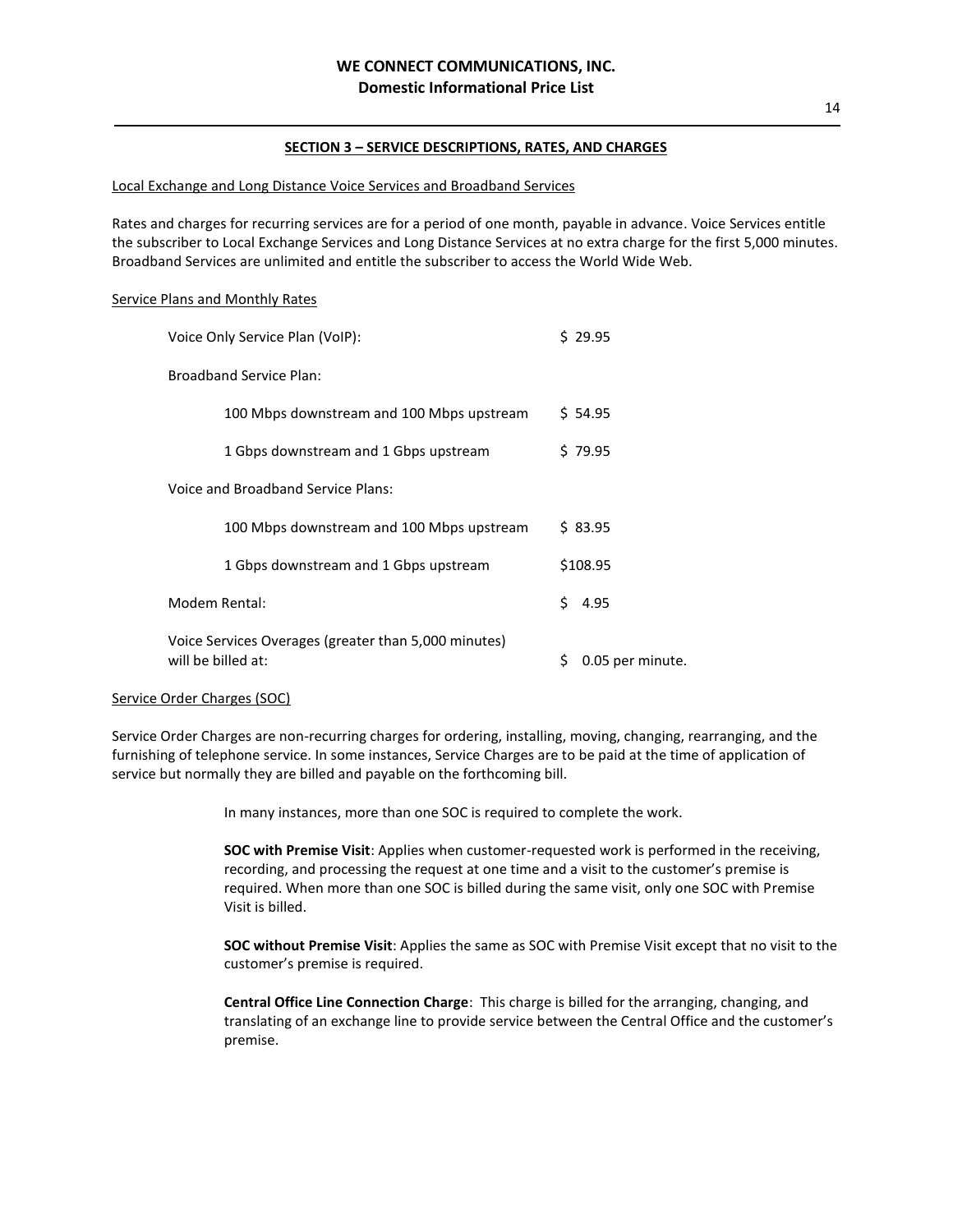#### Service Order Charges (SOC) (Cont'd)

**Installation Charge**: This is a non-recurring charge that applies to the provision of certain items of equipment or facilities as distinguished from SOC with Visit and SOC without Visit. The total charges for a new installation will be the application of three different Service Order Charges.

**Record Ordering Charge**: Applies to the listing of the activity requested by the customer which requires no Central Office or customer premise work.

**Number Change Charge**: Applies to a customer-requested change of telephone number.

**Restoration Charge**: Applies to the restoring of service which has been denied. Two SOCs apply: SOC without Visit plus Central Office Line Charge. Service accounts that have been denied more than ten (10) days will thereafter be treated as a new service installation and new installation SOCs will apply.

**Suspension Charge**: Applies to the temporary suspension of service upon customer request.

**Termination Charge**: This charge applies when a customer discontinues service prior to the expiration of the initial service period designated.

### **SOC Rates**:

|                                              | Non-Key   |                 | <b>Business or Residence</b> |
|----------------------------------------------|-----------|-----------------|------------------------------|
| For connecting, moving. Or changing service: | Residence | <b>Business</b> | Key/PABX                     |
| Service Ordering Charges (SOC)               |           |                 |                              |
| SOC With Visit:                              | \$18.00   | \$28.00         | \$28.00                      |
| <b>SOC Without Visit:</b>                    | \$7.50    | \$16.00         | \$16.00                      |
| Record Ordering Charge:                      | \$7.50    | \$12.00         | \$12.00                      |
| Central Office Line Connection Charge:       | \$11.00   | \$17.50         | \$17.50                      |
| Number Change Charge, per number:            | \$18.50   | \$33.50         | \$33.50                      |
|                                              |           |                 |                              |

# Standard Labor Rates:

Minimum charge for premise visit, first half hour: \$25.00

Charge for every half hour after the first half hour: \$20.00

When more than one technician is on the premise visit, the above rates apply per technician.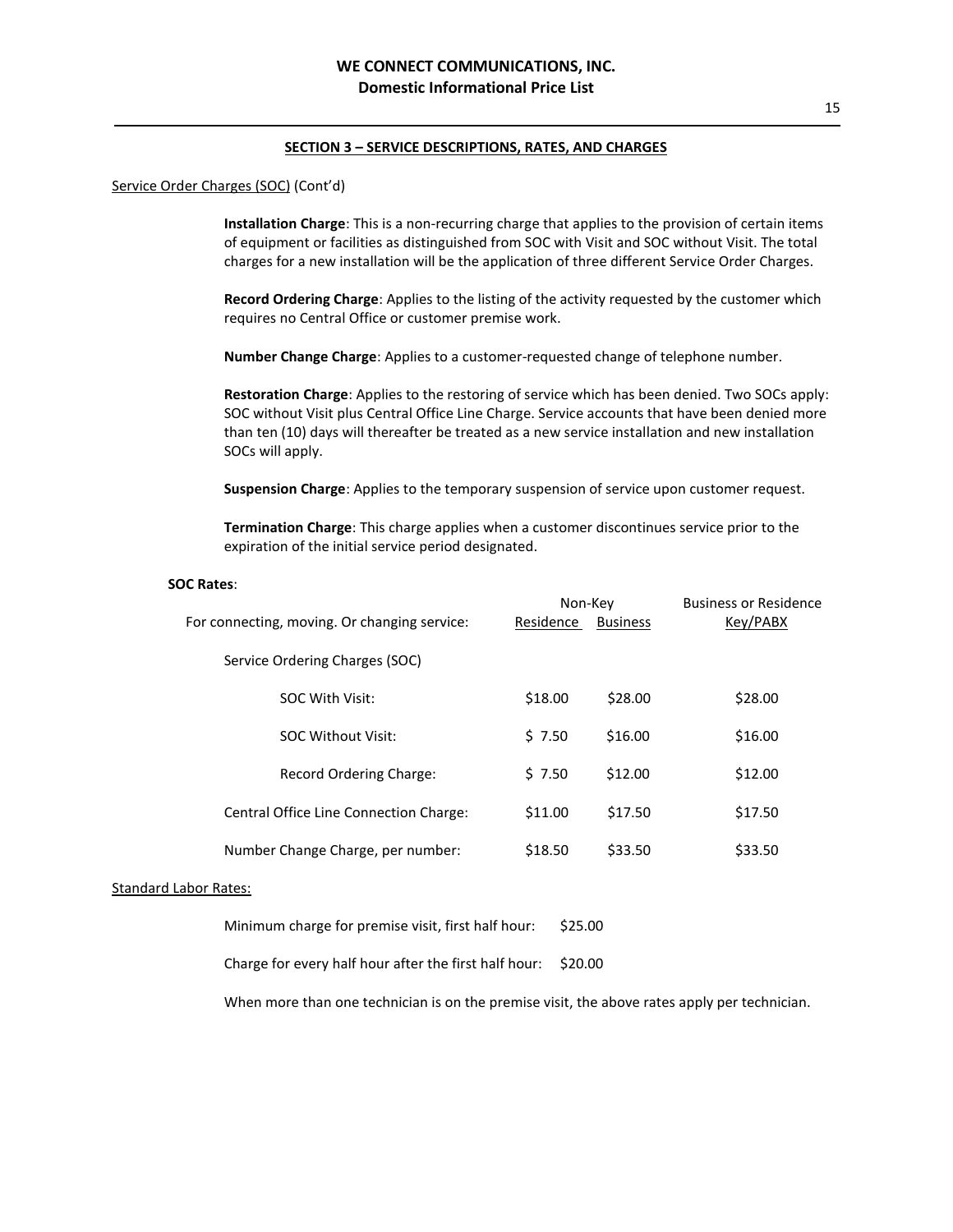### Presubscribed Interexchange Carrier (PIC) Charges

When consumers request a change in their interstate or intrastate long distance carriers, the following charges apply in addition to the Record Ordering Charge (see page 14 and 15 of this Price List). Rates apply for each PIC change.

|                                                                                                             |        | Manual Order Electronic Order |
|-------------------------------------------------------------------------------------------------------------|--------|-------------------------------|
| Change InterLATA PIC:                                                                                       | \$5.50 | \$1.25                        |
| Change InterLATA & IntraLATA PICs simultaneously<br>These are to be billed twice - one for each PIC change: | \$2.75 | \$0.63                        |

#### FCC Access Charges

These charges are defined above in Section 2, page 10 of this Price List. The rates are specified here:

| Business – one party:    | \$6.50 |
|--------------------------|--------|
| Residential – one party: | \$6.50 |
| Business – multi line:   | \$9.20 |

#### Calling Restrictions

Calling Restrictions prevent certain numbers being dialed for outgoing calls. In nearly all cases, the Company places any customer-requested restrictions on the customer's account. In certain cases, a customer may have a mandatory restriction.

#### Rates:

1 + Restriction, monthly: \$1.50

International Call Block: no charge

0 + Restriction, 3<sup>rd</sup> Party Call Restriction, Collect Call Block, 900/976 Call Block are free of charge.

## Late Payment Penalty Charge

When bills for service are not paid by the due date, a Late Payment Penalty Charge of \$4.50 or 2% of the unpaid balance, whichever is greater, will be added to the total amount due. This does not apply to Mississippi state, local, or municipal government agencies. The Late Payment Penalty Charges for Federal Government customers will follow Federal Acquisition Regulations Clause 52.232-25 – Prompt Payment.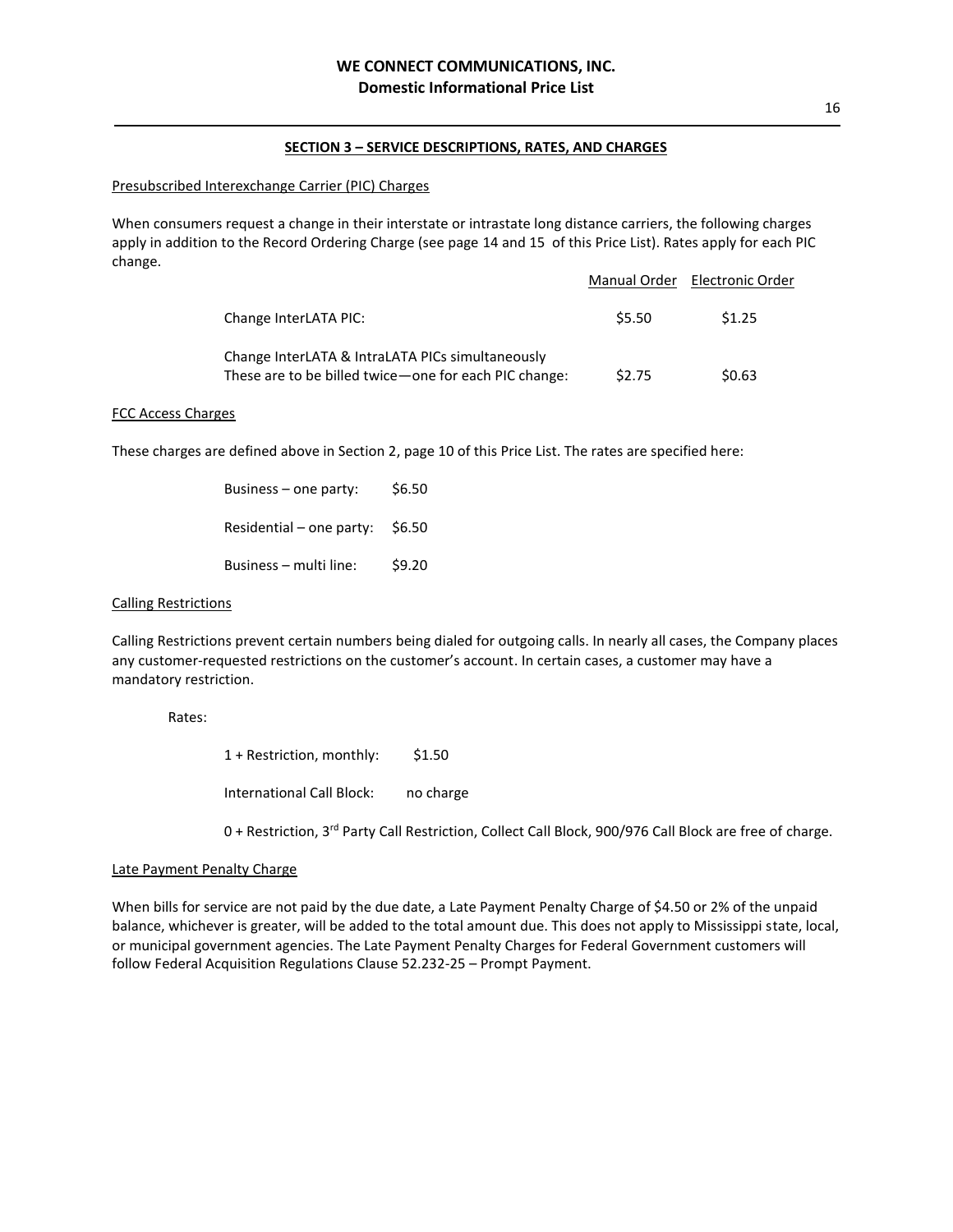# Returned Check Charge

When payment in the form of a bank check or bank draft is returned to the Company, for any reason, the customer will be assessed a Returned Check Charge not exceeding that which is permitted by applicable law. When a credit card payment that is due the Company has been processed, yet subsequently denied by the customer, the Returned Check Charge will be assessed.

# Called Line Identification

When consumers receive malicious telephone calls, they may contact their local law enforcement agency and request a call trace be performed by the telephone company. Upon authorization from law enforcement the Company will attempt to provide the source of the call. The Company will report to law enforcement, not the consumer. Beyond Company Procedure for Customer Convenience, the below charges may apply.

Rates:

| Set-up charge, and first day:            | \$25.00 |
|------------------------------------------|---------|
| Each additional day or fraction thereof: | \$10.00 |

# Special Assemblies of Equipment

Special assemblies of equipment consist of modification of standard equipment or special equipment for service arrangements for which provision is not otherwise made in this Price List. Monthly rates are determined by such factors as the cost and maintenance of the equipment, materials used, carrying charges; plus, the estimated cost of installing, including engineering, supervision, transportation, rights-of-way, and other items which are chargeable for the service.

## Suspension of Service at Customers' Request

Upon request, subscribers may arrange for the temporary suspension of their service. The minimum period is one month, and the maximum is six months. Monthly charge is 50% of the line's regular charge. Service Order Charges may include Service Order Connection Charges, Suspension Charges, Restoration Charges, and Central Office Line Connections Charges.

# Schools and Libraries Discount Program

Eligible schools and libraries will be offered service discounts in accordance with rules adopted by the Federal Communications Commission in its Universal Service Order No. 97 – 157. The Company complies with all the FCC rules regarding Discounted Rates for Schools and Libraries.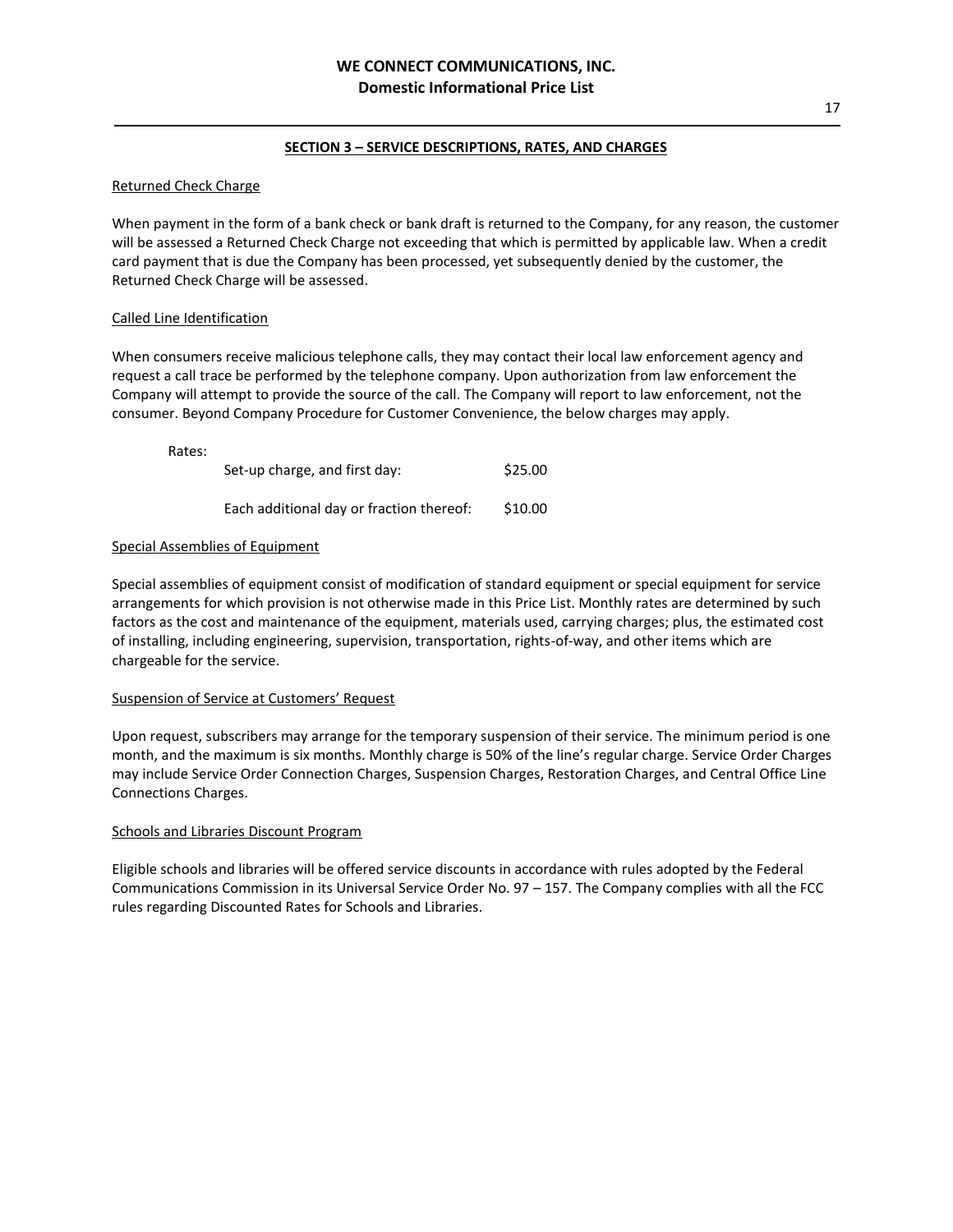### Schools and Libraries Discount Program (Cont.'d)

Schools and Libraries Discount Matrix:

| <b>How Disadvantaged</b>                                               | % Discount Level |                       |
|------------------------------------------------------------------------|------------------|-----------------------|
| Precent of students eligible for<br>National School Free Lunch Program | Urban Discount   | <b>Rural Discount</b> |
| $<$ 1                                                                  | 20               | 25                    |
| $1 - 19$                                                               | 40               | 50                    |
| $20 - 34$                                                              | 50               | 60                    |
| $35 - 49$                                                              | 60               | 70                    |
| $50 - 74$                                                              | 80               | 80                    |
| $75 - 100$                                                             | 90               | 90                    |

### Health Care Providers Support Program

The purpose of the Health Care Providers Support Program is to enable health care providers to have access to telecommunications services at rates comparable to those paid for similar services in urban areas. The Company complies with the rules and governance of this program established by the Federal Communications Commission (FCC) in its Universal Service Order 97 -157. See 47 Code of Federal Regulation (C.F.R.) 54.601 and any subsequent amendments. Rates and Charges are described below:

> The reduced rate for telecommunications services is not to exceed the highest tariffed or publicly available rate charged to a commercial customer over a similar service at a similar distance in the nearest city in Mississippi with a population of at least 50,000.

Health care providers may be exempt from some mileage charges for telecommunication services used for the provision of health care.

Each eligible health care provider that cannot obtain toll-free access to an Internet service provider is entitled to receive toll charge credits for toll charges imposed for connecting to an Internet service provider as per the FCC rules.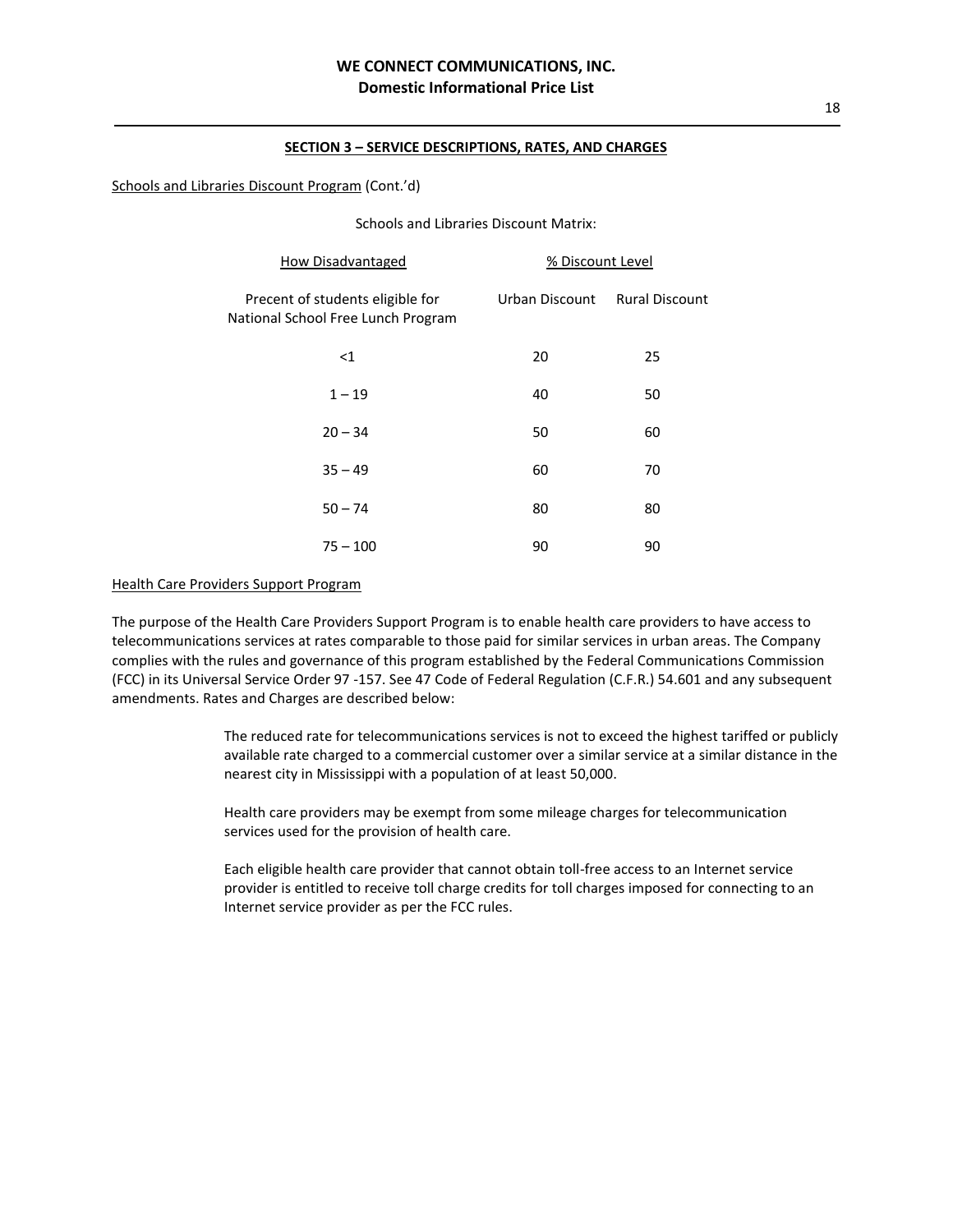#### Telephone Directory

The Telephone Directory is the property of We Connect and Bruce Telephone Company, Inc. and is published by the Company for the purpose of informing the public of pertinent calling information.

### Directory Listings

These rates and regulations apply only to the White Pages Section of the directory, which is an alphabetical arrangement of the names of the Company's customers, their telephone numbers, and their full physical addresses. The Yellow Pages Section contains listings of the Company's business customers arranged by customer-chosen business classifications as well as paid advertisements. Each residential and business customer's listings will appear in the White Pages Section at no charge. Each business customer's listings will also appear in the Yellow Pages Section at no charge. Customers may choose to omit the appearance of their listings in either or both sections. See Nonpublished and Nonlisted Telephone Listings below in this subsection of this Price List. Trade Names and unusual names will not be listed unless the customer can present evidence of authorization to do business under that name.

**Primary Listings**: Includes name, address, and telephone number of the individual, organization, or business at no charge for whom the telephone service has been contracted.

**Regular Extra Listings**: These may be partners, members, other businesses, or employees of the businesses. Advertisements are not acceptable. Residential customers may list other household members.

**Duplicate Listings**: Any name's vanity spelling or nickname that is not considered advertisement.

**Alternate Listings**: Listings that refer calling parties to another telephone number outside of business hours or if there is no answer on the first-listed number.

**Extra Lines of Information**: Listings of office hours or other lines of extra information. Advertisements are not acceptable.

**Nonpublished Listings**: Customers wishing to omit their directory listing data from the directory and from directory assistance may request for a Nonpublished Number or Listing.

**Nonlisted Listings**: Customers wishing to omit their directory listing data from the directory but not from directory assistance may request a Nonlisted Number or Listing.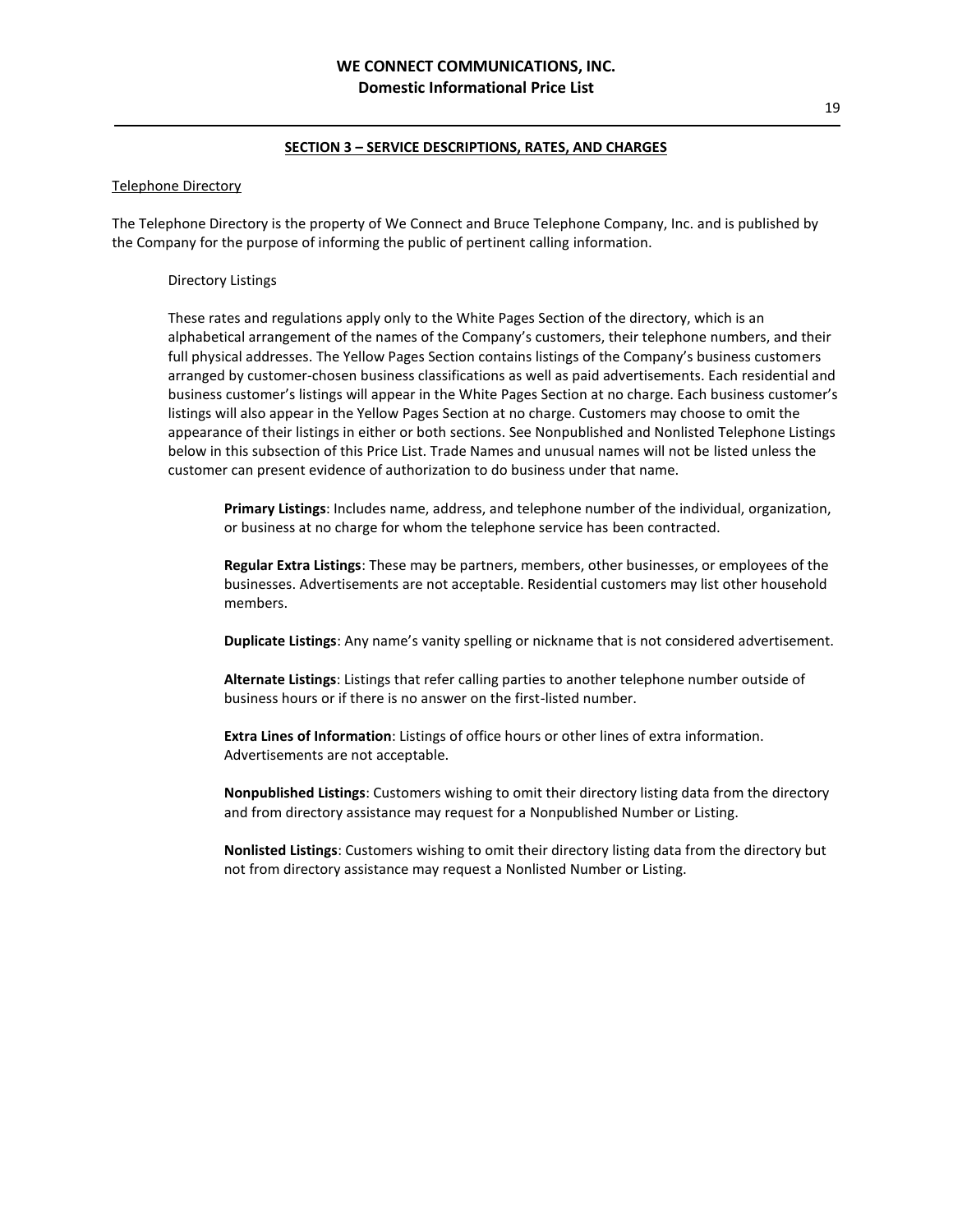#### Telephone Directory (Cont'd)

Directory Listings (Cont'd)

### **Rates, monthly**:

| Listings                                             | <b>Business</b> | Residential |
|------------------------------------------------------|-----------------|-------------|
| Regular Extra, Duplicate, and Alternative, per line: | \$1.50          | \$1.50      |
| Extra Lines of Information, each line:               | \$1.50          | \$1.50      |
| Nonpublished and Nonlisted, each:                    | 52.25           | \$2.25      |
| Mobile Telephone Listings                            |                 |             |
| Existing We Connect customers, monthly:              | \$5.00          | \$3.00      |
| Non-We Connect customers, annually:                  | \$60.00         | \$36.00     |

#### Directory Advertising

The Company engages a marketing and publishing firm to sell advertising, build advertisements in the Yellow Pages Section, and publish the annual Telephone Directory. Should you seek advertising information you may contact Vivial, 3100 Research Blvd #250, Dayton, OH 45420, or visit the website [www.vivial.net.](http://www.vivial.net/) You may also contact the telephone office and request a Vivial sales representative to reach out to you.

# 211 Dialing Service for Mississippi Directory of Community Resources

The Company provides the use of the telephone number "211" free of charge to the general public as prescribed by the Federal Communications Commission in its Docket 92-105. The Mississippi 211 Directory of Community Resources is a confidential referral and information helpline that connects people to essential health and human services, twenty-four hours a day, seven days a week. Visit www.211directory.org for more information.

In addition to the below-listed rates, 211 Dialing Service subscriber is responsible for paying the monthly basic Local Exchange Service Rates.

|                                                                    | Nonrecurring Charges |
|--------------------------------------------------------------------|----------------------|
| Service Establishment Charge, per Basic Calling Area:              | \$389.90             |
| Central Office Activation, per Central office:                     | \$150.00             |
| Change of Point-to-Point number by Subscriber, per Central Office: | \$13.50              |